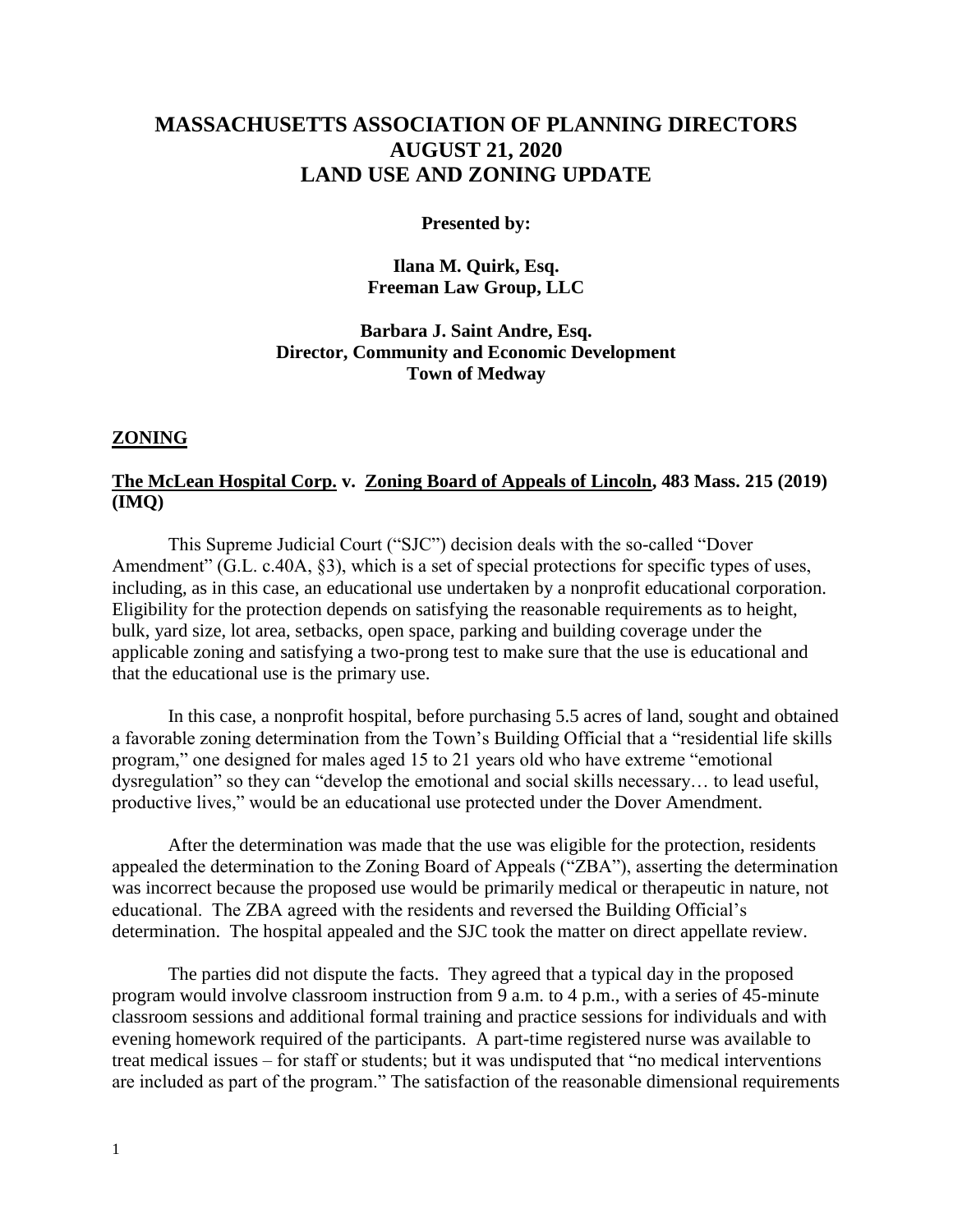under the applicable zoning was not disputed, so the only issue was whether the proposed use satisfies the two-prong test for determining that a use is educational and that it is a primary use.

The SJC explained and then applied the familiar two-prong test to the undisputed facts. The first prong of the test requires that a determination be made as to whether the proposed use has, as its "bona fide goal, something that can reasonably be described as 'educationally significant;' and the second prong of the test requires that a determination be made that "the educationally significant goal must be the 'primary or dominant purpose' for which the land or structures will be used." The SJC noted, as it has many times, that the definition of education under the Dover Amendment is to be broadly construed and is not limited to traditional schooling and it includes "the process of preparing persons for activity and usefulness in life."

As to prong one, based upon the undisputed facts, the SJC held that the proposed program was designed to instill in program participants "a basic understanding of how to cope with everyday problems and maintain oneself in society." The SJC held that this type of program is "incontestably an educational process;" so, prong one of the test was satisfied.

As to prong two, the SJC rejected the approach taken by the ZBA and the area residents, who argued that the program was more therapeutic or medical than educational. The SJC determined, based upon the undisputed facts, that the program was not medical in nature. The SJC then held that it is a 'futile exercise' to try to distinguish between educational and therapeutic purposes that both teach a person how to live in society and cope with daily tasks and interact with other people. The SJC found that the program was a "specialized form of education, with therapeutic aspects, one that ultimately teaches its participants the skills necessary for their success… in life." The SJC emphasized that the analysis must focus on the primary purpose of the program, which was to teach life skills, and was not to designed to provide medical interventions, even though there was a therapeutic aspect to the program.

**TAKE AWAY:** A program that teaches "a basic understanding of how to cope with everyday problems and to maintain oneself in society is incontestably an educational process;" and, at least in this instance, it was "impossible to exclude the acquisition of these skills from serving a 'therapeutic' purpose" from the educational purpose" and the mere presence of a therapeutic aspect does not necessarily render an educational use ineligible for Dover Amendment.

### **Murchison v. Zoning Board of Appeals of Sherborn, 96 Mass. App Ct. 158 (2019); 485 Mass. 209 (2020) (BJS)**

These cases involve the breadth of what constitutes "aggrievement" sufficient to grant standing in a zoning appeal. Plaintiffs own a single family home across the street from a vacant three-acre parcel owned by Panarella. After Panarella was granted a foundation permit for a single family home, plaintiffs appealed to the ZBA, which upheld the permit, and plaintiffs appealed to the Land Court. The substantive issue was whether the permit satisfied the lot width requirement of 250 feet "measured both at the front setback line and at building line". The Land Court did not reach the merits, dismissing the case after finding that plaintiffs lacked standing.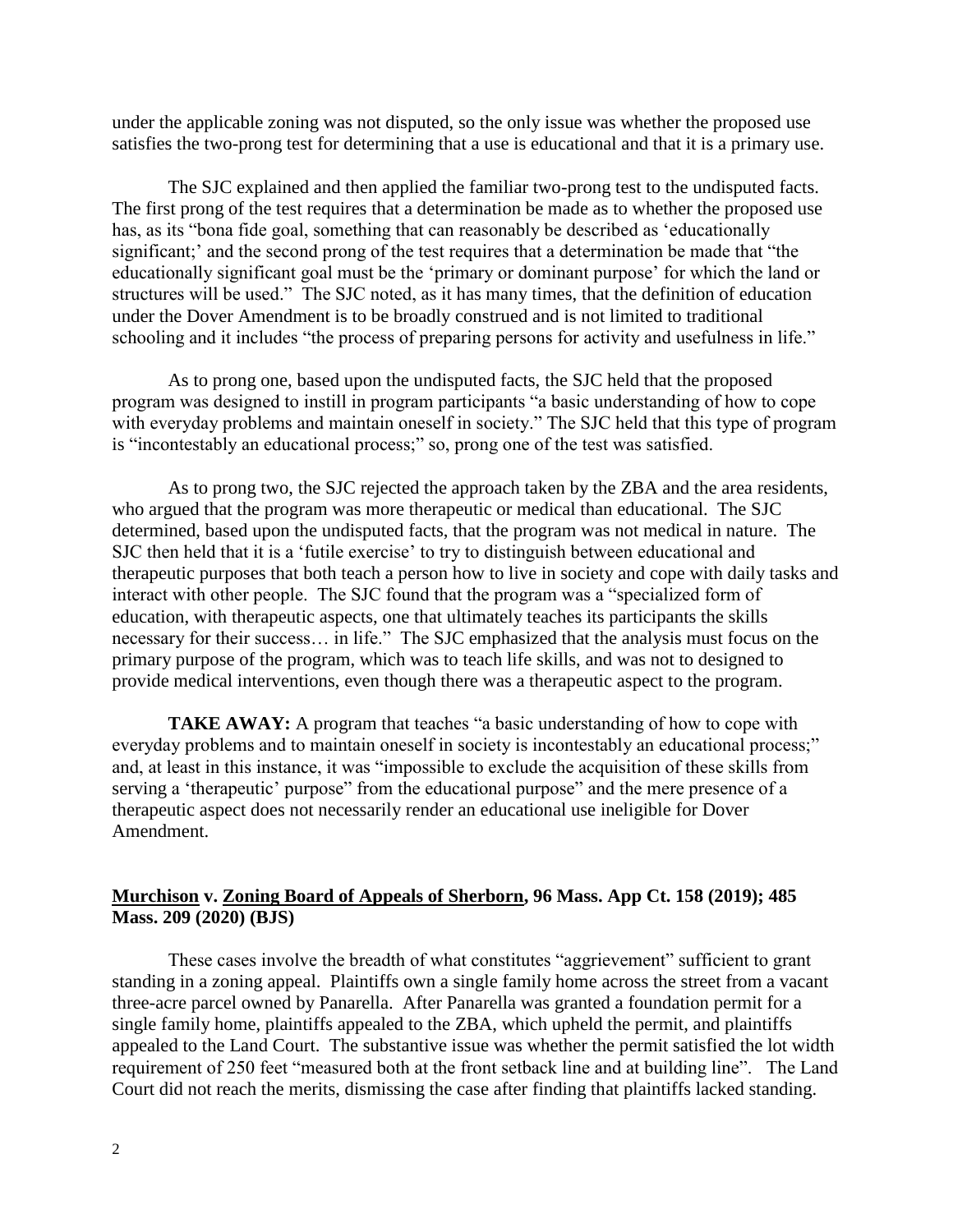Only "persons aggrieved" have standing to appeal under G.L. c. 40A, §17. As owners of land directly opposite on a public or private way, plaintiffs are "parties in interest" under G.L. c. 40A, §11, and therefore enjoy a rebuttable presumption that they are aggrieved by the decision. In challenging plaintiffs' standing, Panarella was required to rebut that presumption of standing before the ultimate burden of persuasion rested with plaintiffs. The Appeals Court looked at whether plaintiffs had put forward sufficient evidence of aggrievement to satisfy their burden of proof.

To establish standing, plaintiffs need to show that the purported harm to them is an interest protected by the zoning by-law, and that they will suffer a particularized harm not shared by the public at large. Plaintiffs claimed that the lot width requirement protects their interests by preventing overcrowding in the neighborhood, which the Appeals Court found is an interest protected by the Zoning Act. The Appeals Court further agreed with plaintiffs' claim that they would be particularly harmed by the proposed home because it would be located closer to the road, and thus to their house, than is permitted by the zoning by-law (as plaintiffs claimed the by-law should be interpreted). The Appeals Court decision generated some interest among legal commentators, however, as it seemed to some that the Appeals Court decision granted standing to an abutter in the case of an alleged density violation, without having to show a particularized injury.

The SJC granted further appellate review, and, in an unusual step, issued a reversal of the Appeals Court the day after the case was argued before the Court, with the full decision to be released at a later date.

The SJC framed the issue as "whether abutting property owners have standing to challenge a dimensional zoning requirement without establishing particularized injury." It first reviewed the findings of the Land Court judge, that the alleged harms to plaintiffs were generalized, or amounted to speculation, and found that the findings were not clearly erroneous. With respect to plaintiffs' argument on density, the SJC ruled that the purpose of the lot width requirement was not to control density or overcrowding generally, or to protect an abutter's interest in general. It noted that the lot met the minimum lot size and frontage requirements. Importantly, the SJC stated that a plaintiff needs to do more than "merely allege a zoning violation." The language of the by-law itself does not confer standing; there must be particular injury to the individual, as opposed to the neighborhood in general, caused by the alleged zoning violation. Further, the injury needs to be more than minimal. The SJC agreed with the Land Court judge that plaintiff's testimony of increases in noise, lighting, and traffic from construction of a single family home on a three-acre lot was speculative personal opinion.

The SJC further ruled that a claim of diminution of value of plaintiffs' property by itself was not sufficient, absent proof that the diminution is related to an interest protected by the zoning by-law. Zoning is generally not intended to preserve the economic value of property, and is not an interest protected by the lot width requirement. Finally, plaintiffs' argument that the construction of the house would increase storm water runoff and the potential for flooding was rejected as not an interest protected by the zoning by-law. In any event, the Land Court judge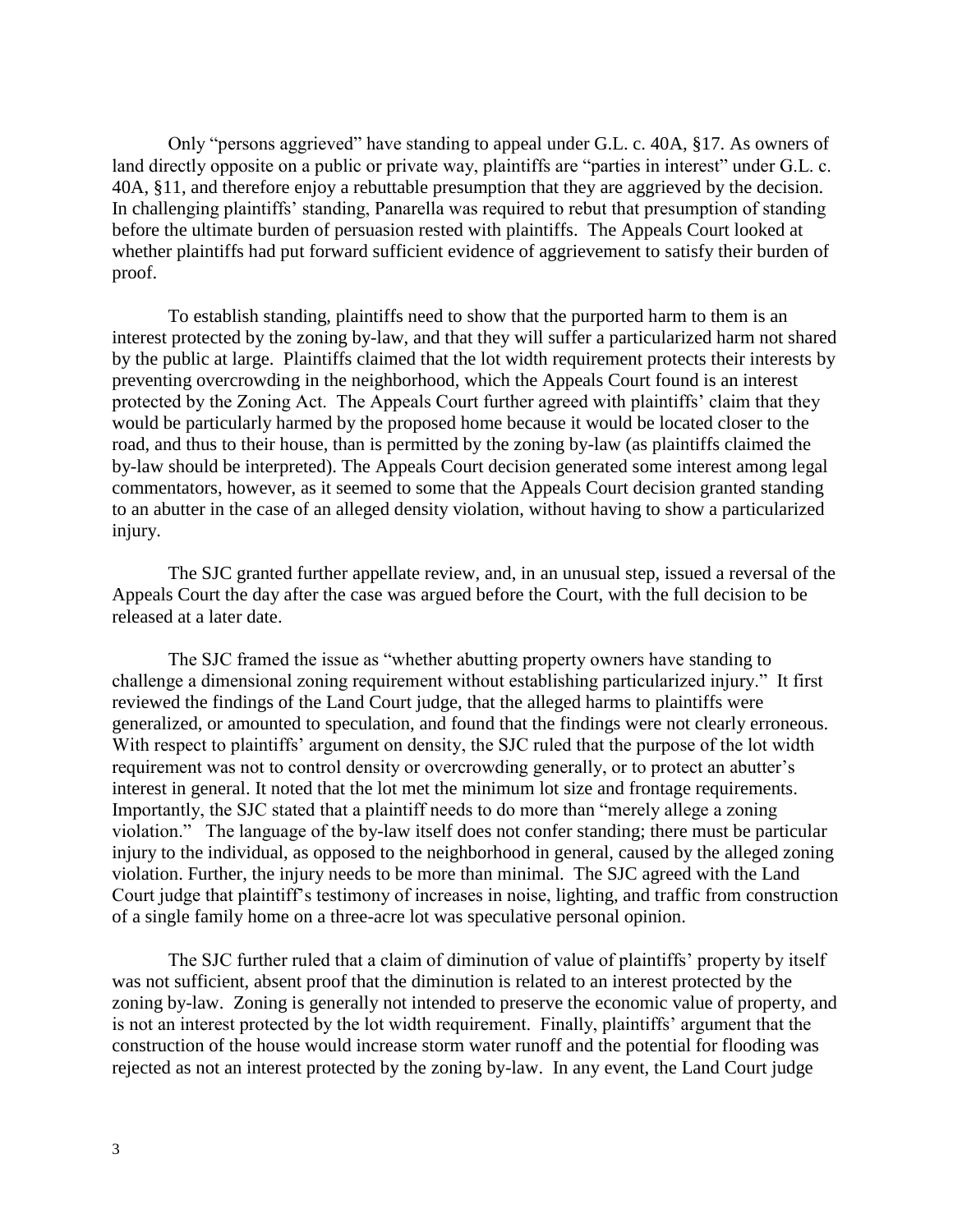found that plaintiffs did not establish their property would be harmed from increased runoff or flooding.

# **Barkan v. Zoning Board of Appeals of Truro, 95 Mass. App Ct. 378 (2019) (IMQ)**

This is a zoning enforcement case concerning the now famous "Kline House" in Truro, which has been the subject of heated battles, dating back to 2008 when a building permit issued to allow: (1) a modest cottage (which was agreed to be a lawfully nonconforming structure) on 9.11 acres of land to be converted into a studio; and (2) a second, new, large (6,800 sf) structure to be built about 200 feet away from the original cottage. The Building Official approved the construction of the new house as an "alteration" to the lawfully nonconforming cottage, an alteration that the Official found would "not increase the nonconforming nature of the structure."

In 2008, a group of residents appealed the 2008 building permit to the ZBA and the ZBA upheld the building permit. Four members of the original group of residents (which did not include the plaintiffs in the instant, subsequent action) appealed the ZBA's decision to the Land Court; and, in the meantime, the owner of the land built the proposed new large house on an "at risk" basis.

In 2010, the Land Court upheld the ZBA's determination that the new house could be considered an alteration of the lawfully nonconforming cottage, but the Land Court reversed the ZBA's determination that the new house would not increase the nonconforming nature of the original cottage and the Land Court remanded the matter to the ZBA to determine whether the new house would be "substantially more detrimental to the neighborhood than the existing nonconforming use or structure." An appeal from the Land Court's decision was taken by the owner of the Kline House and, in the meantime, the new house was finished and occupied.

In 2011, the Appeals Court upheld the Land Court's decision to reverse the ZBA, but on much broader grounds, holding that construction of an entirely new building in an entirely different location and one that would be completely different in appearance and four times the size of its predecessor "cannot correctly be deemed an 'alteration' of the original" and the Appeals Court annulled the 2008 building permit and issued a new order of remand.

At this point in 2011, the original owner of the Kline House and the four residents who brought the appeal from the 2008 building permit entered into a settlement agreement and they requested the Appeals Court to allow a rehearing and to vacate its order of remand. The Appeals Court refused the requests and the matter was remanded to the Land Court which, in 2011, remanded the matter to the ZBA and the ZBA ordered the Building Official to revoke the 2008 building permit for the Kline House. The owner of the Kline House appealed the ZBA's order to the Land Court and the Appeals Court; however, that appeal was dismissed.

In accordance with the Appeals Court's decision and the ZBA's orders, the Building Official revoked the 2008 building permit and the occupancy permit for the Kline House and issued an order requiring that it be torn down. The original owner of the Kline House appealed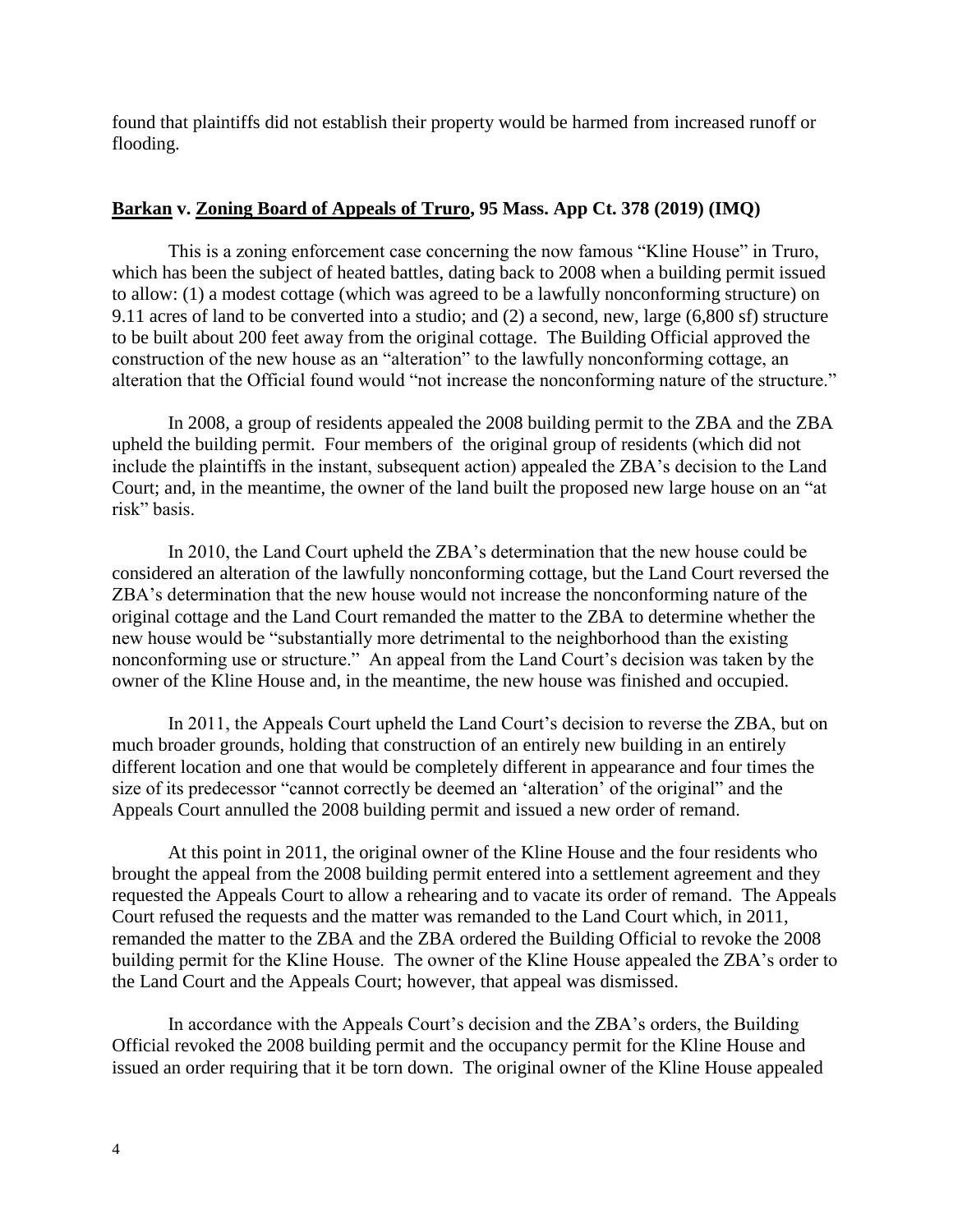the orders to the ZBA; the ZBA upheld the Building Official's orders; and then the new owners of the Kline House appealed to the Land Court and the Town defended the suit.

In 2016, however, the Town and the new owners of the Kline House reached a settlement agreement in the pending Land Court litigation – an agreement that the Kline House would remain and the Town would forego any future enforcement - in return for two cash payments to the Town. One payment was a 'mitigation fee' of \$468,000 (which represented a daily fine of \$300 multiplied by 1560 days) and a "charitable gift" of \$2.532 million under a 'pledge agreement.' A judgment that incorporated the settlement agreement was approved and entered on the Land Court docket.

The Plaintiffs in the present action objected to the settlement and asserted that it was "a case of private money being used to buy zoning nonconformity." The Plaintiffs requested the Building Official to deny a use and occupancy permit for the Kline House to the new owners. As required under the settlement agreement, the Building Official refused and issued the use and occupancy permit. The Plaintiffs appealed to the ZBA and the ZBA affirmed the Building Official's decision and the Plaintiffs appealed that decision to the Superior Court and that appeal was transferred to the Land Court, to the same judge who had approved the agreement for judgment that arose out of the settlement agreement.

The Land Court dismissed the Plaintiffs' appeal on the grounds that their appeal was untimely, both because their 2017 appeal was taken more than six years after the issuance of the 2008 building permit (beyond the time allowed for such an appeal under G.L. c.40A, §7) and because of Plaintiffs' failure to appeal from the ZBA's original 2008 decision regarding the 2008 building permit constituted a waiver of their right to appeal.

The Appeals Court noted that there are two potential avenues to seek enforcement against a structure not allowed under zoning. One path is under G.L. c.40A, §8 and §15 - an appeal to the ZBA within 30 days of issuance of the building permit and then from the ZBA's decision under G.L. c.40A, §17. A second path is available, in "appropriate circumstances," to request enforcement regarding an illegal structure under G.L. c.40A, §7 and then to timely appeal a denial of the requested enforcement relief.

As to the first avenue to seek enforcement, the Appeals Court held that the Plaintiffs were time barred in 2017 from using the first avenue for enforcement – (i.e., to appeal the 2008 building permit within 30 days of its issuance). The Appeals Court noted that, based upon the adjudication that occurred regarding the 2008 building permit, the 2008 building permit no longer existed as it had been annulled and, so, there was no building permit to be appealed from in any event.

As to the second avenue to seek enforcement, the Appeals Court held that the Plaintiffs *could* challenge the decision of the Town to not to take enforcement action against a structure built under a building permit that had been adjudicated as invalid, *but* the Appeals Court held that Plaintiffs' failure to take that action within the six year limitation set forth under G.L. c.40A, §7 (for enforcing against a structure built under a building permit, with the six year limitation expiring in 2014) was fatal. The Appeals Court noted that the Plaintiffs could have argued that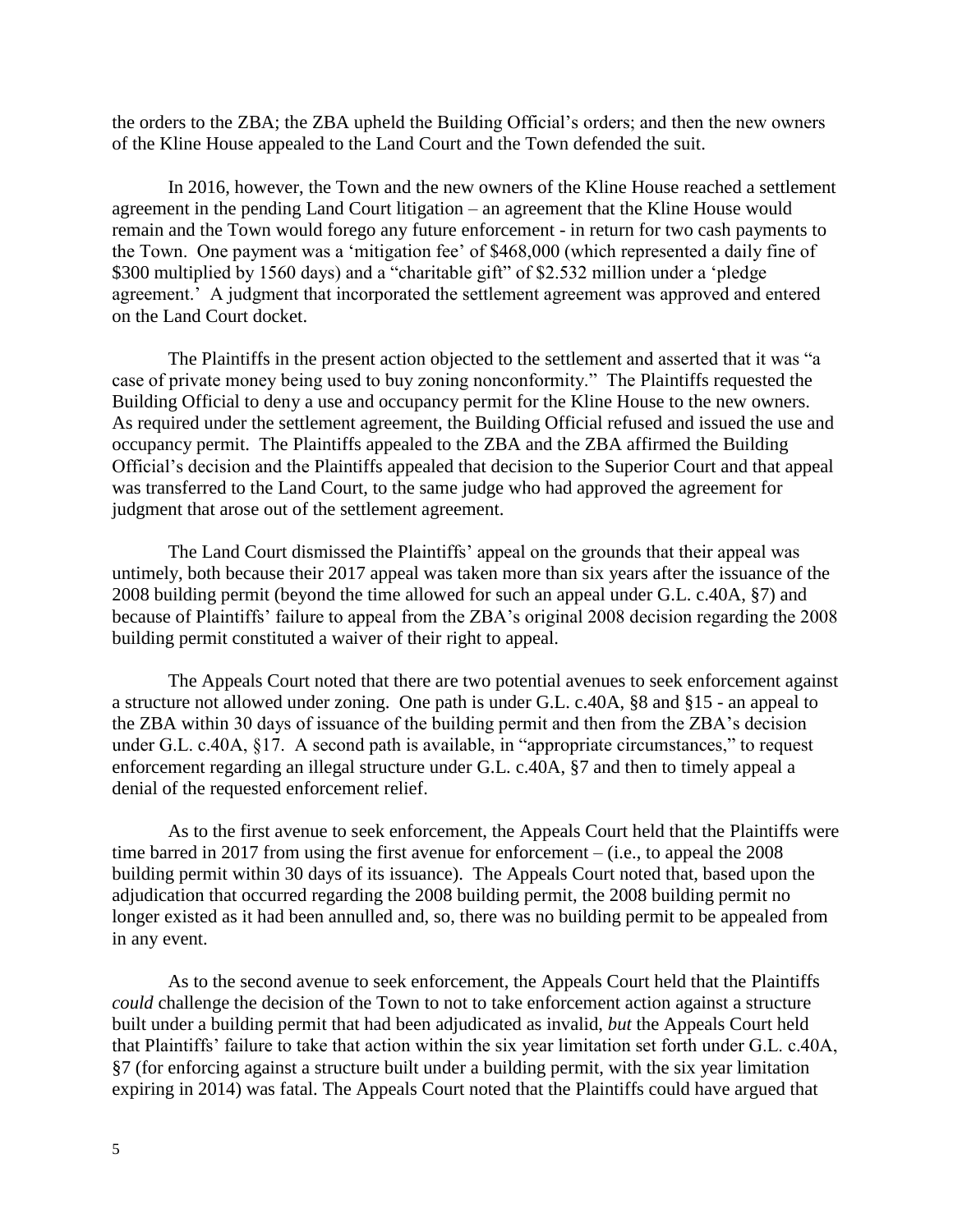the ten year statute of limitation set forth under G.L. c.40A, applied (when a structure is built without a building permit) because the 2008 building permit was annulled, but the Appeals Court noted that that argument had not been made and was waived. So, Plaintiffs were outside of the six-year statute of limitation and, while they were within ten-year statute of limitation, they waived any right to seek that relief.

### **Stevens v. Zoning Board of Appeals of Bourne, 97 Mass. App. Ct. 713 (2020) (BJS)**

Plaintiff Lighthouse Realty owns property in a residential zoning district that it rents out for weddings and other events. Following complaints from neighbors, the building commissioner issued a cease and desist order, followed by filing a complaint for injunctive relief in Land Court. Lighthouse then entered into a settlement agreement with the board of selectmen, and the Land Court case was dismissed. The building commissioner issued a revised cease and desist in conformance with the settlement agreement, allowing up to four functions of more than 25 guests, with a maximum of 100 guests, per year. Molloy, a neighbor who had been denied intervention in the Land Court action, appealed that order to the ZBA, which overturned the revised order and ordered the reinstatement of the original cease and desist order. Lighthouse appealed to the Superior Court, which affirmed the ZBA.

Lighthouse argued to the Appeals Court that Molloy was bound by the settlement agreement in the Land Court action, citing Morganelli v. Building Inspector of Canton, 7 Mass. App. Ct. 475 (1979), in which the court ruled that abutters could not challenge a building permit issued after a final adjudication of a zoning appeal. The court reasoned in Morganelli that the building inspector, who had declined to issue a building permit and then defended the court action, had already sought enforcement of the zoning by-law. In this case, however, the Land Court action was resolved by an agreement, not a final adjudication on the merits. The Appeals Court ruled that the decision of the building commissioner to issue a revised order was subject to an appeal to the ZBA; otherwise, a building official could settle enforcement litigation without participation of parties in interest or review by the ZBA as provided in chapter 40A. Further, the settlement agreement did not deprive the ZBA of jurisdiction over the appeal, or determine the applicability of the zoning by-law to Lighthouse's property. The Appeals Court noted that the board of selectmen "were without authority to settle any litigation purporting to determine the proper enforcement of the zoning bylaw regarding a particular use of property." n. 6.

On the merits of the appeal, the Appeals Court upheld the ZBA's conclusion that the use of the property as a wedding and function venue is a commercial use, and is not accessory to its permitted residential use. The Superior Court judgment was affirmed.

#### **Green v. Zoning Board of Appeals of Southborough, 96 Mass. App. Ct. 126 (2019) (IMQ)**

In this case, a developer proposed two projects, one with an affordable component under G.L. c.40B and one a market rate development. The two projects were controversial, but a general settlement was reached and a use variance issued on May 27, 2015 for the market rate project. The use variance was recorded on July 27, 2015. One of the conditions of the use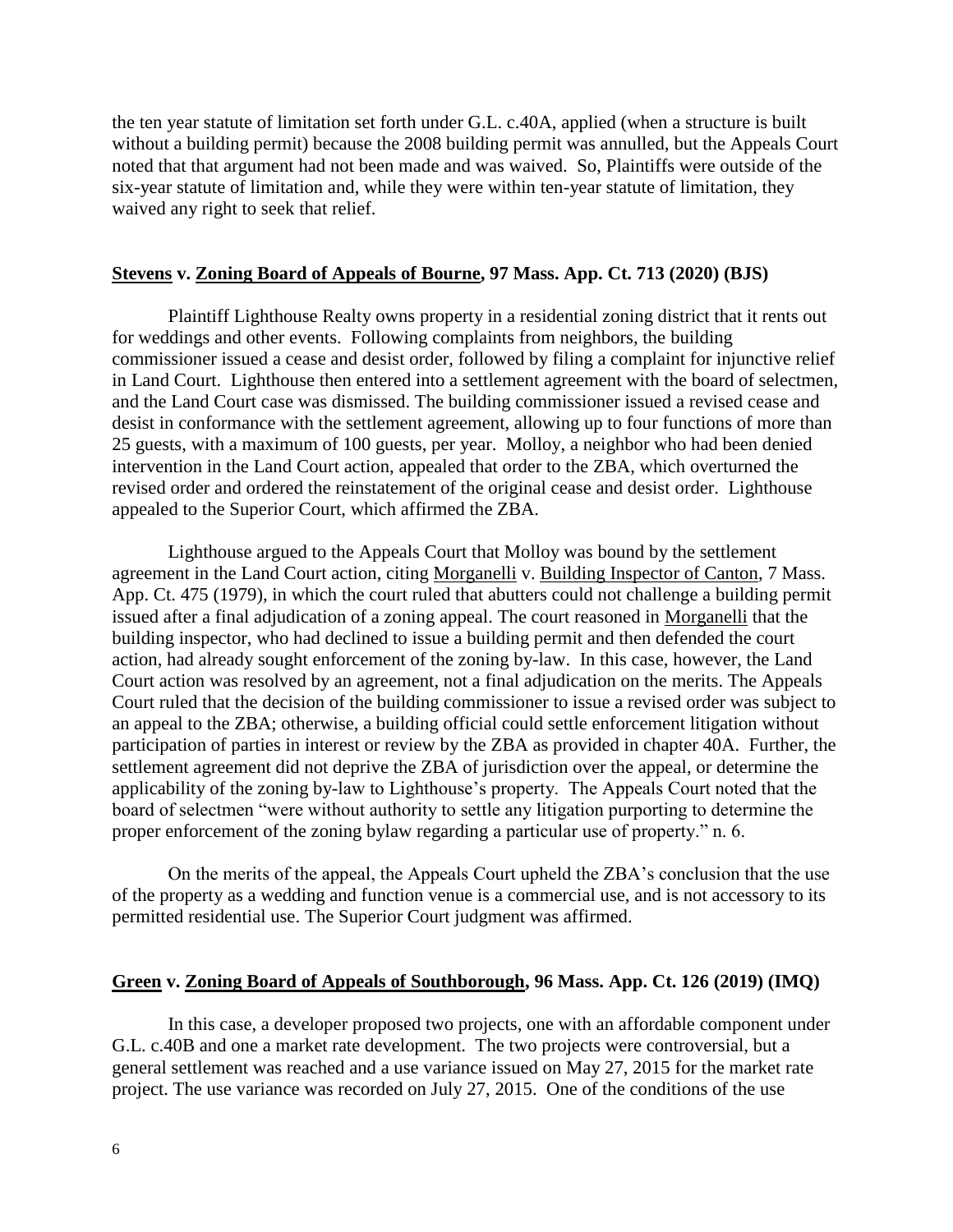variance for the market rate project was that the variance relief would not 'take effect' until the comprehensive permit for the other project issued. The comprehensive permit did not issue until August 24, 2016, more than a year after the use variance for the market rate project issued, and an abutter asserted that the 2015 use variance lapsed, under G.L. c.40A, §10, which requires a variance to be exercised within one year of its issuance (unless extended), because the variance was not exercised within one year as it did not "take effect" within that time period because the comprehensive permit did not issue during the one year exercise period.

The Appeals Court disagreed, holding that the use variance both 'took effect' and was exercised within the required one year period – because it was duly recorded in 2015, within the one year period, and because the developer then sufficiently exercised the use variance by taking multiple steps in reliance upon the use variance, including expenditure of substantial funds (\$800,000) and undertaking a diligent pursuit of the conditions set forth within the use variance which required a redesign of the project and pursuit of the comprehensive permit itself - all of which the developer timely and diligently pursued. The Court noted that a "variance need not be fully carried out for its rights to be "exercised" within the meaning of G.L. c.40A, §10" and "evidence of 'use' within one year of issuance of the variance may be sufficient to exercise such a variance."

#### **TAKE AWAY: Look for actions that exercise a use variance.**

#### **Penn v. Barnstable, 96 Mass. App. Ct. 205 (2019) (BJS)**

This case involves the statutory process for reconsidering a zoning amendment that was defeated by a prior vote. The town of Barnstable's legislative body is a town council. A subcommittee of the council recommended a proposed zoning ordinance amendment to create the Hyannis Parking Overlay District (HPOD), but the planning board voted not to recommend it. On March 24, 2016, the council voted 7 in favor and 4 opposed to the amendment, and the proposed zoning amendment was defeated for lack of a two-thirds vote. Two weeks later, the council voted to reconsider, but then in June voted to withdraw that amendment and propose a new HPOD, which contained some differences from the amendment that had been defeated. The council and the planning board held a joint public hearing on the new proposal, after which the planning board voted to recommend the amendment. The council then voted by more than twothirds that the amendment was not the same as the one that had previously been acted upon unfavorably, and to adopt the zoning amendment. Plaintiffs, owners of homes adjacent to some of the parking lots in the HPOD, filed a complaint for declaratory relief, alleging that the council's vote was invalid under G.L. c. 40A, §5 because it came within two years of the council's rejection of the original HPOD amendment. The Land Court entered judgment in favor of plaintiffs, annulling the vote, and the town appealed.

The Appeals Court affirmed the Land Court decision under G.L. c. 40A, §5:

No proposed zoning ordinance or by-law which has been unfavorably acted upon by a city council or town meeting shall be considered by the city council or town meeting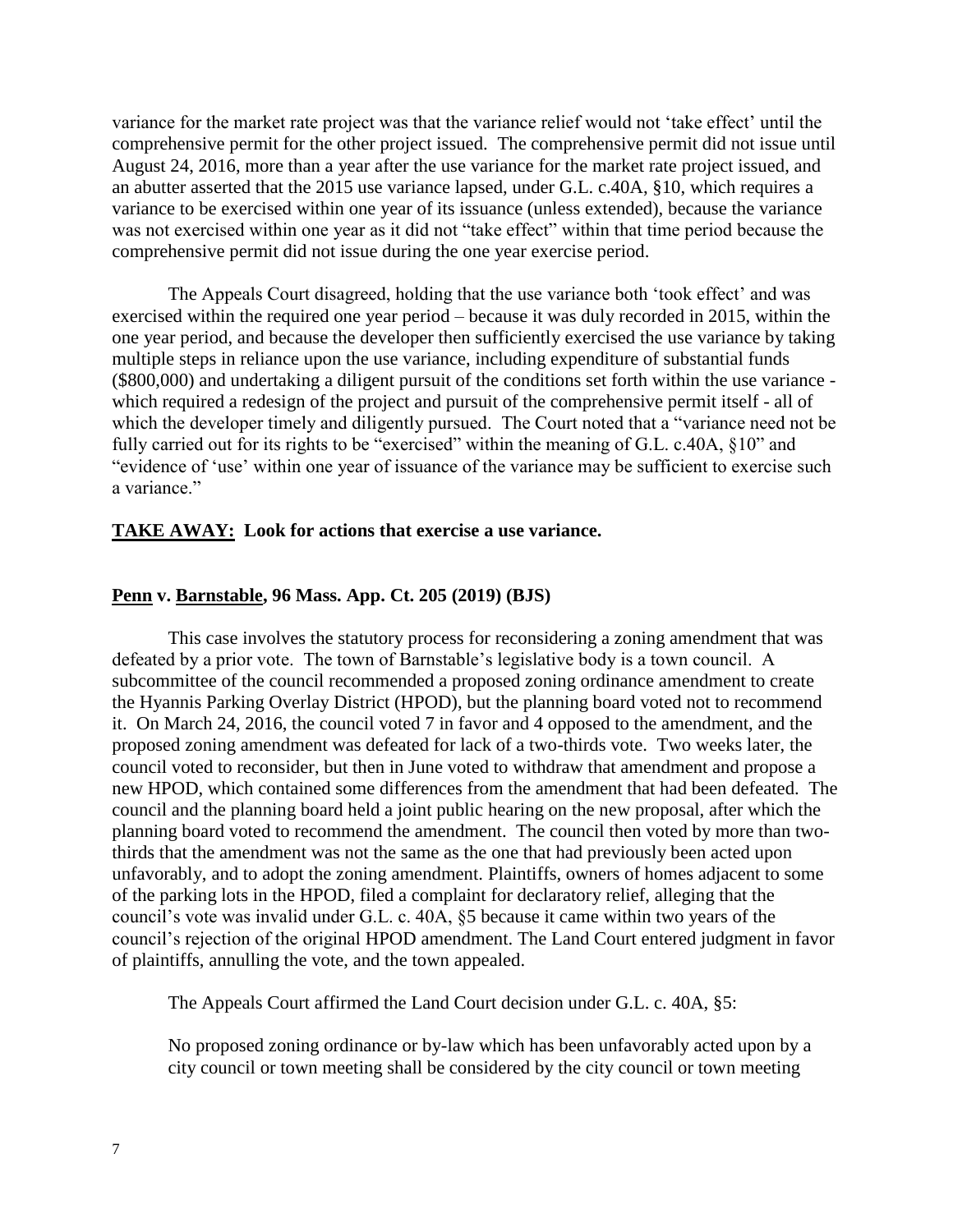within two years after the date of such unfavorable action unless the adoption of such proposed ordinance or by-law is recommended in the final report of the planning board.

The Appeals Court noted that §5 bars "any new action of the same character", although there were no cases addressing what constitutes the "same character". It reviewed analogous cases under §5 that considered whether a new notice and public hearing was required due to changes made in a proposed zoning by-law after the initial public hearing. Under these cases, a new notice and hearing are needed if the changes are of a fundamental character. It also reviewed the provisions in the Massachusetts Constitution prohibiting the certification of initiative petitions that are substantially the same as a measure submitted to the people in either of the two preceding state elections. Based on these analogous statutes and case law, the Court determined that the two-year bar under §5 applies if the two ordinances share the same fundamental or essential character, with little substantive difference. Applying that standard, it had "little trouble" concluding that the two amendments were the same. The small differences between the two versions did not change the fundamental and essential character of the amendment, to create as-of-right operation of commercial parking lots in the HPOD. Thus, the Appeals Court ruled that the council was barred from considering the amendment until two years had passed from the initial vote of rejection, and affirmed the Land Court judgment, annulling the vote.

The Appeals Court did not address the town's argument that the applicable "final report of the planning board" was its report on the second proposed amendment, which the planning board recommended favorably, stating the issue had not been adequately briefed. Footnote 9. The Land Court judge concluded that c. 40A, §5 refers to the final report on the initial, defeated proposal, and therefore the two-year bar applied even though the planning board recommended the second proposed amendment. Interestingly, the plaintiffs apparently agreed with the town on this, but argued that the council "considered" the amendment prior to the planning board's favorable recommendation. Since the Appeals Court did not address this issue, it appears that this may be an open question.

# **Leonard v. Zoning Board of Appeals of Hanover, 96 Mass. App. Ct. 490 (2019) (IMQ)**

In this case, the Appeals Court considered whether outdoor displays by a flower shop were a lawfully nonconforming use that precluded zoning enforcement action to enjoin it.

The Leonard flower shop began operating in 1993 and it was agreed by all parties that the shop always included the outdoor display of flowers and other goods; however, it also was agreed that, in 1993, the zoning bylaw allowed only uses that occurred "primarily" within a structure and expressly prohibited outdoor displays of goods unless the outdoor use was allowed under a different provision of the zoning by-law. In 2011, the zoning bylaw was amended to allow a business to display goods for sale outdoors only upon issuance of special permit relief.

On December 3, 2013, the Building Official notified the flower shop owner that any outdoor display of goods required special permit relief and issued a cease and desist order regarding the outdoor displays. Also, the Fire Chief had determined that placement by the shop owner of barriers on the property lines (to control an issue with patrons of an adjacent restaurant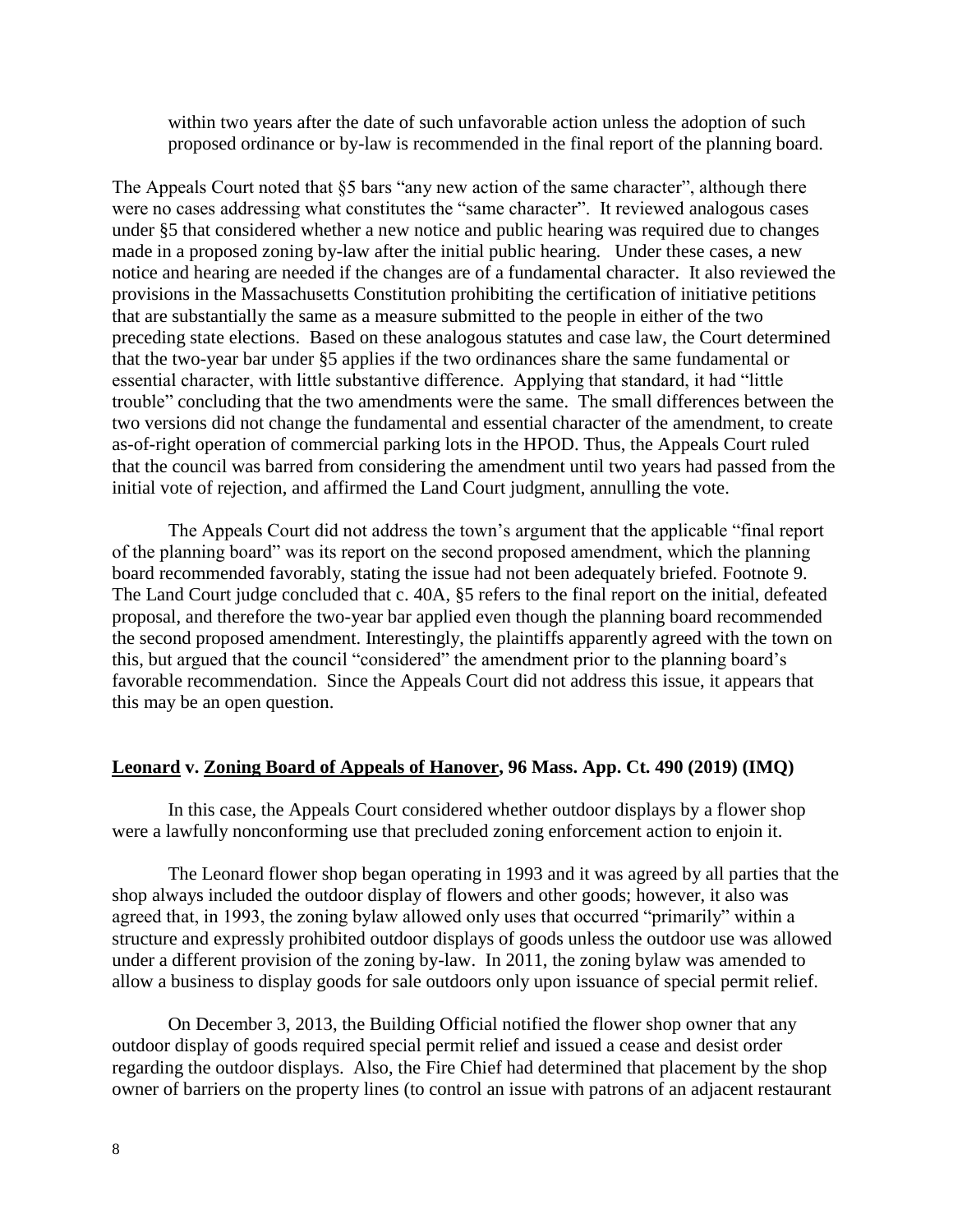use) was a fire safety issue. As a result, the Building Official notified the shop owner that the barriers constituted an alteration of the shop's lawfully nonconforming lot. An appeal was taken to the ZBA and the ZBA upheld the Building Official's orders and determinations.

The flower shop owner appealed further, asserting that the outdoor display of goods was a lawfully nonconforming use and that the barriers did not alter the lawfully nonconforming lot.

The Superior Court upheld the ZBA's determination that the outdoor displays were not a lawful nonconforming use and that they required special permit relief but reversed the ZBA's decision as to the barriers, holding they did not require special permit relief. The flower shop owner appealed further.

The Appeals Court held that, while the outdoor display use began when the shop use started in 1993, the outdoor display use was not lawful when it began, so its longstanding use provided it with no protection and it was subject to the 2011 zoning provision that required special permit relief. In other words, the display use was not lawfully nonconforming. One member of the three member Appeals Court panel dissented from this holding, noting that the 1993 zoning bylaw allowed a use to take place "primarily" inside a structure and the flower shop owner stated that its principal use was within its building and the town had not disputed that fact. As a result, the dissenting judge would have held that the outdoor use was not primary and, therefore, it was allowed when it began in 1993 and, therefore, it was protected from the 2013 zoning amendment. But the majority view prevailed on this point.

The shop owner also argued that the ten-year statute of limitation set forth under G.L. c.40A, §7 (which prohibits zoning enforcement against a structure that violates zoning if it is in existence for ten years or more) protected the outdoor displays because they are structures that had been in place for more than ten years. The Appeals Court unanimously rejected that argument, holding that the ten-year limitation under G.L.c.40A, §7 for existing structures provided no protection at all for the outdoor displays because the ten-year protection provision provides no use protection at all. So, even to the extent that the outdoor display arrangements were structures (which was questionable), there was no use protection that would be available, so no use of the displays could occur without special permit relief.

The Appeals Court held that the barriers along the property lines did not alter the nonconforming lot as the barriers did not alter the lot or its use and they were not structures under the applicable zoning provisions, but, instead, were a form of fencing which was specifically exempted from needing special permit relief. The Appeals Court also held that any effort to enforce the state fire code using the zoning enforcement procedure under G.L. c.40A, §7 was not appropriate and any such effort had to proceed using the correct parties and procedures.

#### **Fish v. Accidental Auto Body, Inc., 95 Mass. App Ct. 355 (2019) (BJS)**

In this case, the Appeals Court overturned the grant of a special permit for an auto body shop, where it found that the applicant failed to establish the use met the performance standards of the zoning by-law. Residential abutters of the site appealed the grant of the special permit to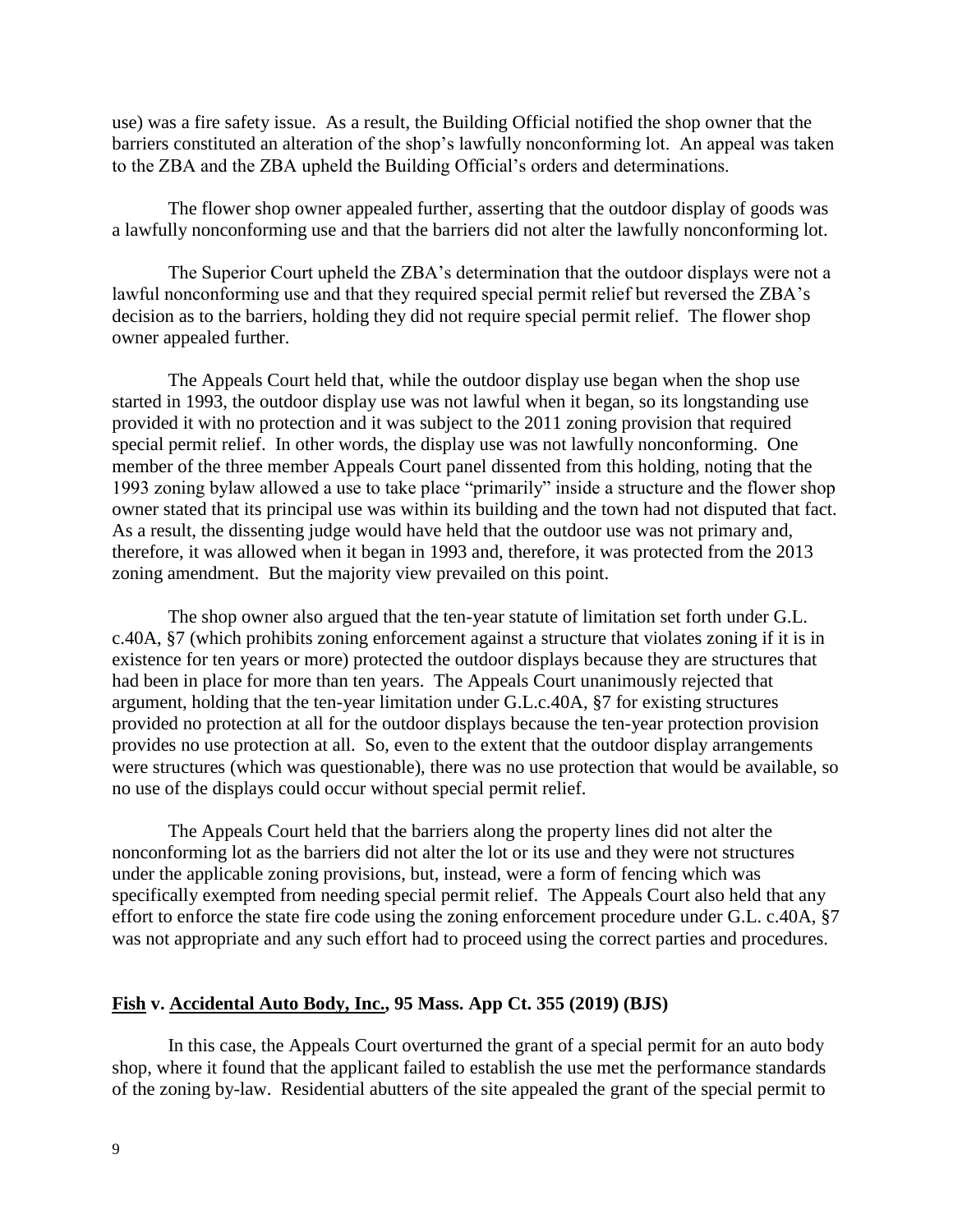the Superior Court. The body shop uses isocyanates, a harmful chemical, as a top coat when painting the vehicles. The Superior Court found that 2% of the isocyanates would escape the enclosed building in the exhaust, but further that the isocyanates are rendered harmless within minutes after becoming airborne. The defendant did not offer expert testimony as to whether the isocyanates would reach plaintiff's property, and if so, if they would be rendered harmless prior to reaching the property. The trial judge took judicial notice of state and federal regulations, and upheld the special permit after determining that the isocyanates are widely used in the industry; are not detrimental if regulations are followed; there are no regulations regarding the distance between a paint booth exhaust pipe and a residential structure; and regulations do not require an air modeling analysis as requested by plaintiffs.

The Appeals Court first noted that the applicant for the special permit has the burden of proof that the prerequisites for issuance of the special permit have been met, and that the special permit was properly issued. The zoning by-law provided that a special permit may be granted only if the proposed use is consistent with state and town regulations, will not adversely affect public health or safety, and will not significantly decrease air quality. "Because the judge found as a fact that the operation of Auto Body's paint shop would result in the release into the atmosphere of harmful molecules that for up to five minutes following their release pose a danger to people who are exposed to them, Auto Body had the burden to produce evidence and to persuade the judge that those molecules...will not adversely affect public health or safety or significantly decrease air quality." The trial judge did not make such a finding, nor was there evidence in the record that would support such a finding. The Appeals Court found that the trial court judge impermissibly shifted the burden to plaintiff to prove that the isocyanates would be a health risk, when it was Auto Body's burden to prove they would not. Further, the Appeals Court ruled that there was no showing that compliance with state and federal regulations alone was sufficient to ensure an absence of airborne health risks to plaintiffs. The Appeals Court vacated the Superior Court judgment and ordered entry of judgment annulling the special permit.

#### **Maroney v. Planning Board of Haverhill, 97 Mass. App. Ct. 678 (2020) (IMQ)**

In 2011, a developer obtained cluster special permit and subdivision relief to build a 50 lot residential subdivision on land that needed a water pressure booster station to be installed to provide adequate water pressure to certain lots as the land was steep in certain places. The Appeals Court noted that special permit and subdivision approvals "incorporated by reference documents that required construction of a water booster station;" however, the approvals apparently did not contain specific conditions regarding the timing of the construction of the water pressure booster station. As a result, the developer was allowed to develop "many of the lots" in the project without first constructing the water pressure booster station.

In 2015, the water department, which was a separate entity, objected to any further building within the development until the water pressure booster station was in place and six building permit applications were denied.

The developer filed litigation to obtain a declaration that neither the cluster special permit nor the subdivision approval required the water pressure booster station to be installed prior to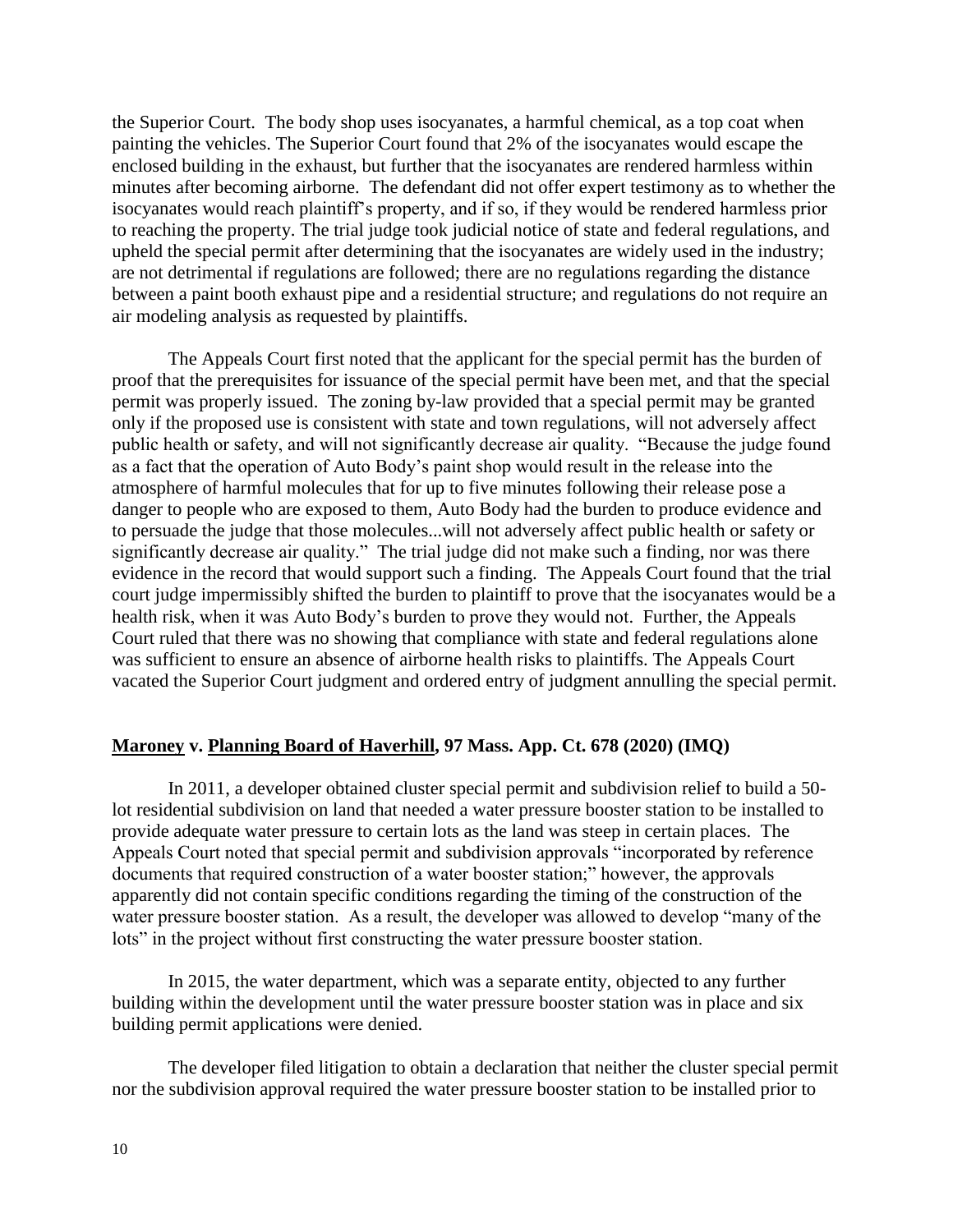construction of the six lots in question and that the station only needed to be in place before occupancy of the lots that needed them began. In the meantime, the developer continued building on the six lots – *without building permits*. The Building Official issued cease and desist orders and began issuing fines in the amount of \$1,000 per day, per structure for each day that the building continued without the booster station and without building permits.

While pursuing the action to seek a determination that the special permit and subdivision approvals allowed the dwellings to be built without first installing the water pressure booster station, the developer lost the property through foreclosure. As a result, the developer's action was deemed moot because he no longer had the necessary legal interest to pursue the action; however, the litigation continued because the city had counterclaimed – seeking almost \$1 million in zoning and state building code fines due to construction that occurred without the booster station and without building permits.

The Appeals Court dismissed the City's counterclaim for fines, holding that that zoning fines must be pursued through either the G.L. c.40, §21D non-criminal disposition process or through a criminal proceeding and such fines cannot be pursued through a counterclaim in a zoning determination action. Similarly, the Appeals Court held that any State Building Code fines must be pursued through G.L. c.148, §2, not through a counterclaim to a developer's zoning determination action. The Appeals Court held that the fines were not properly noticed and pursued and could not be awarded in this action and left to "another day" whether and how retrospective zoning and building code fines might be imposed on a daily basis.

**TAKE AWAY:** Make sure that conditions of approval in special permit and subdivision decisions are clearly stated in the body of the decisions and that the conditions specifically detail the timing of when particular actions are to take place.

# **Comstock v. Zoning Board of Appeals of Gloucester, 98 Mass. App. Ct. 168 (August 3, 2020) (IMQ)**

In this action, the Appeals Court reviewed how a lawfully nonconforming structure, in this case a detached garage that serves a single-family home, may be altered.

The garage's lawful nonconformities were that it was located on an undersized lot and was setback only 5 feet from the nearest property line (a 10-foot setback currently is required). The garage owners sought zoning relief to allow them to raze the garage and reconstruct a new garage in the same footprint, but with the height of the garage increased from the existing height of 12 feet (and 12 feet of height was allowed as of right under the existing zoning) to 15 feet. Under the zoning bylaw, an increase in the height of a nonconforming structure was allowed if special permit relief were granted. The ZBA then granted two special permits for the new garage, one to allow a modification to the lawfully nonconforming structure and one to allow the increase in height from 12 feet to 15 feet. The ZBA also granted two setback variances, even though it was not clear that variance relief had been requested by the garage owners and the ZBA noted that it questioned whether variance relief was needed.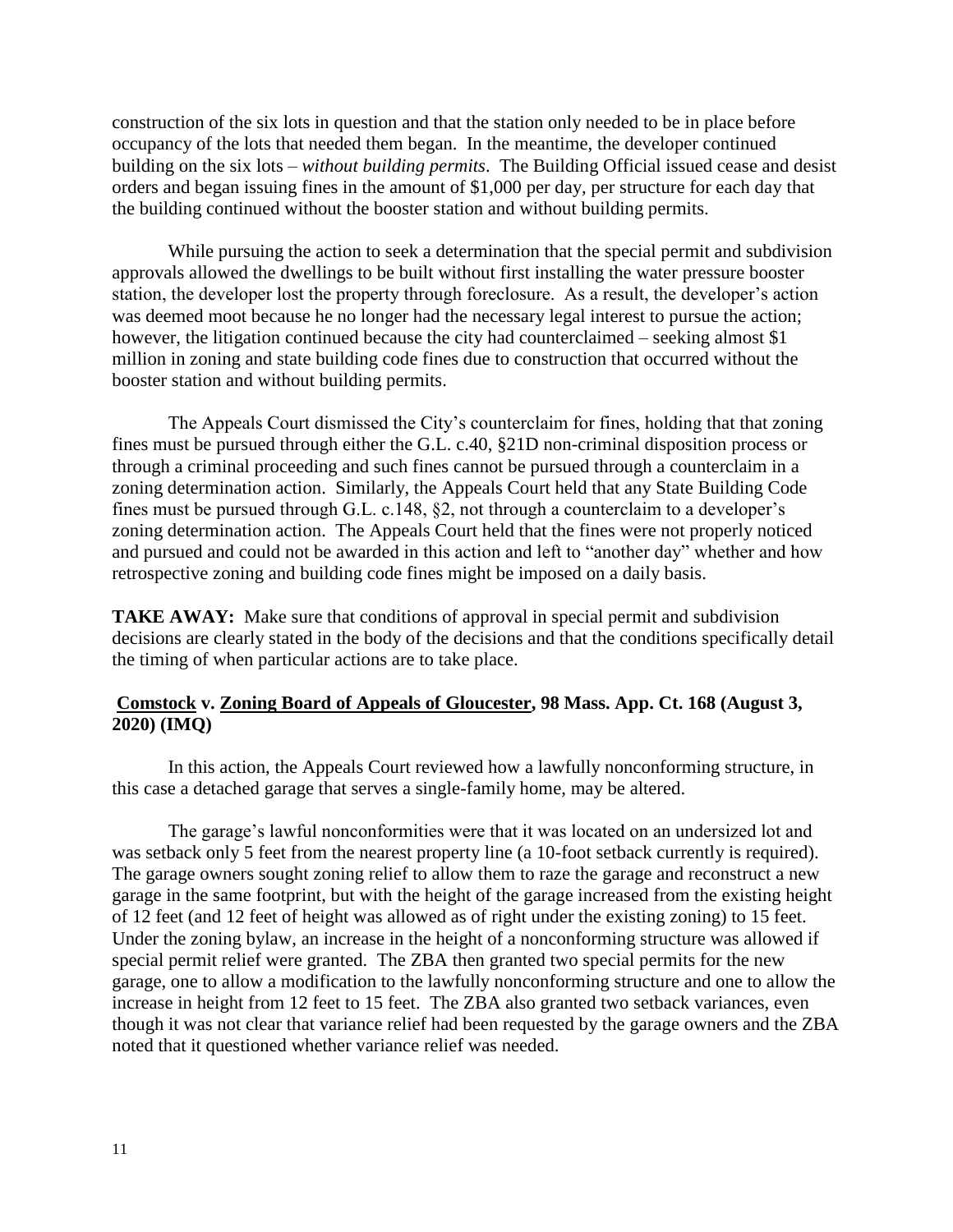The direct abutter closest to the garage (who spoke at the ZBA hearing in favor of the project) appealed the relief and the Superior Court granted summary judgment in the abutter's favor, holding that the 3-foot increase in height of the garage created a new nonconformity that required a dimensional variance, relief that had not been sought or granted. The garage owners appealed further.

On review, the Appeals Court noted that the zoning bylaw in question expressly provides that the height of a lawfully nonconforming structure may be increased through special permit relief and that precise type of special permit relief was duly sought and granted. As a result, the Appeals Court held that no new height nonconformity would be created and, so, no variance relief was required. The Appeals Court noted that anyone who secures permission to increase the height of a lawfully nonconforming structure by obtaining special permit relief, "would not be creating a new nonconformity; they would be proceeding in full compliance with provisions governing maximum building height."

The abutter also argued that the new garage required side setback variance relief (which had been granted), in order to allow a further 10-inch intrusion into the already nonconforming side setback that the garage's eaves would create and that summary judgment could not be awarded regarding the grant of that variance relief. The Appeals Court held that no setback variance relief was required for that alteration – holding that "zoning boards are empowered to issue special permits allowing the reconstruction of preexisting nonconforming residences that would increase existing nonconformities so long as they find that the reconstruction would not be substantially more detrimental to the neighborhood" as was case here.

It is important to note that the Appeals Court indicated (at Footnote 11) that this case concerns what has been commonly known and referred to in the past as "grandfathering" rights, but the panel of judges who decided this case stated they would not use that term because the term has racist origins. The Appeals Court noted that the phrase "grandfather clause" originally referred to provisions adopted by some States after the Civil War in an effort to disenfranchise African-American voters by requiring them to pass literacy tests or other significant qualifications, while exempting descendants of men who were eligible to vote prior to 1867.

### **Murphy v. Board of Appeal of Billerica, 97 Mass. App. Ct. 901 (2020) (rescript) (BJS)**

This case applies the well-established doctrine of merger to determine that plaintiff's lot is not buildable. Plaintiff bought the lot at 8 Yale Street from Joseph and Mary DeMinico in 2000. The lot has 5,000 square feet and was rendered nonconforming in 1945. The DeMinico's owned the lot in common with the adjacent lot at 10 Yale Street from 1972 to 1992. Although the two lots would have merged under chapter 40A, §5, the Billerica zoning by-law had a more generous protection for pre-existing nonconforming lots. In 1992, the DeMinico's conveyed 10 Yale Street to the Joseph and Mary as trustees of their respective, revocable trusts. In 1999, the town amended its zoning by-law to eliminate the more generous protection for pre-existing lots. Plaintiff's application for a building permit was denied on the grounds that the two lots merged for zoning purposes in 1999. The ZBA upheld the denial, and plaintiff appealed.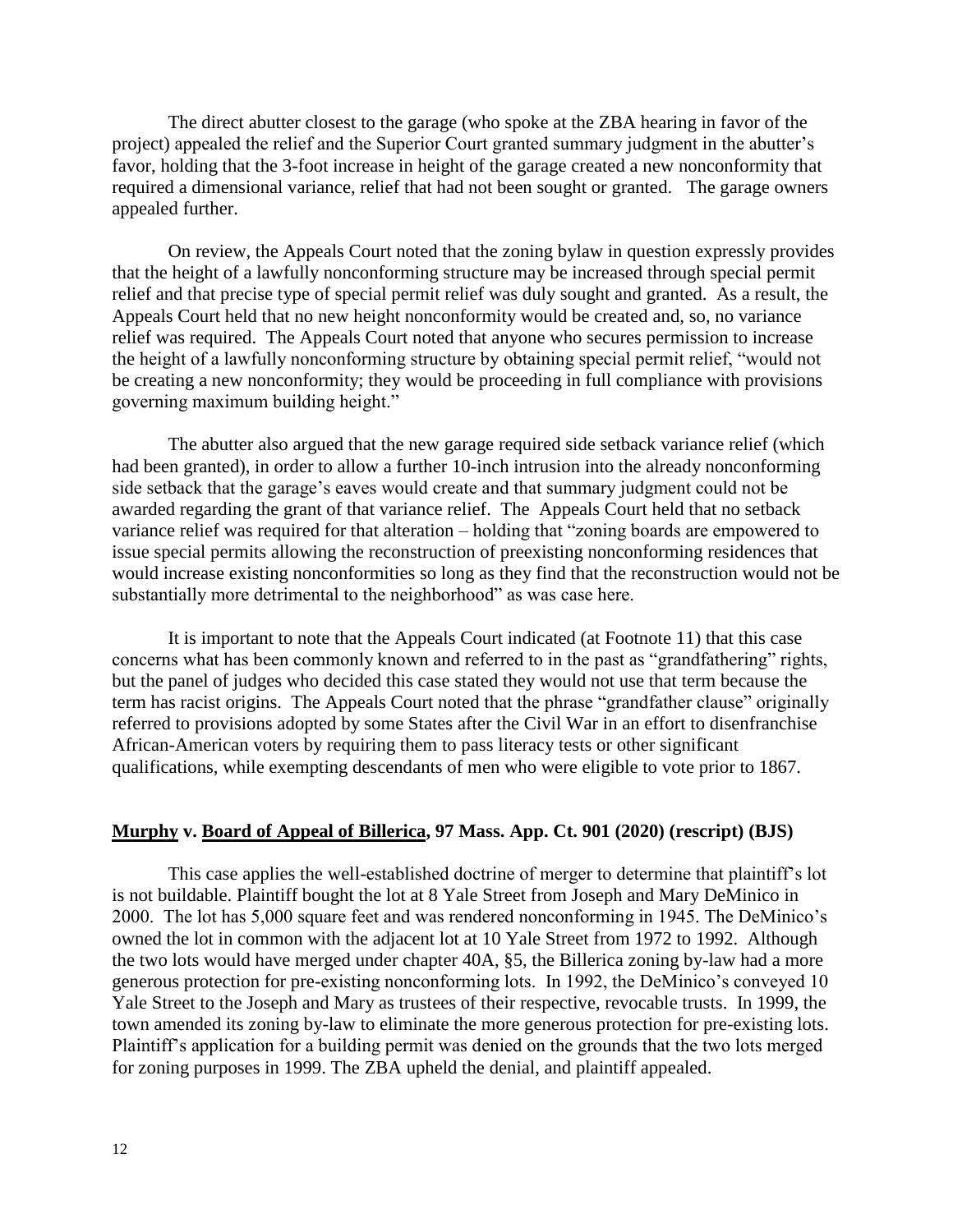The Appeals Court upheld the board's ruling that the lots merged in 1999, because at that time, the DeMinico's owned 8 Yale Street, and their revocable trusts owned 10 Yale Street. As sole trustees, life beneficiaries and settlors of their respective trusts, Joseph and Mary held complete control over both lots, and had the ability to use 10 Yale Street to avoid or diminish the nonconformity of 8 Yale Street.

Plaintiff relied on the recent case of <u>Kneer</u> v. Zoning Board of Appeals of Norfolk, 93 Mass. App. Ct. 548 (2018), in which the court had found that merger did not occur. In that case, however, one of the adjacent lots was held by Mead, and one was held by a trust established by Mead's mother (Kneer). Although Mead was a co-trustee of the trust, Kneer had the power to terminate Mead as co-trustee, or to revoke the trust, and Mead had a fiduciary duty toward Kneer which precluded her from using the lot to address the nonconformity of the lot she held individually.

#### **SUBDIVISION**

### **Barry v. Planning Board of Belchertown, 96 Mass. App. Ct. 314 (2019) (BJS)**

The Appeals Court ruled that a 1987 judgment requiring endorsement of a plan as not requiring endorsement (ANR) under the Subdivision Control Law (SCL) did not require endorsement of an ANR plan in this case, where the land in question has frontage on a different portion of the same street (Munsell Street). In 1990, the town accepted the first 2,730 feet of Munsell Street. Beyond that point, it becomes a gravel road, which narrows and eventually becomes a trail that is impassable to most vehicles. Barry filed an ANR plan showing two lots, Lot A with frontage on the accepted portion of Munsell Street, and Lot B with frontage on the unaccepted portion. The board denied endorsement because it found that plan showed a subdivision as defined in G.L. c. 41, §81L. Specifically, the board determined that the unaccepted portion of the street did not meet any of the three criteria of c. 41, §81L to qualify as frontage, and also that this portion of Munsell Street was required to be dedicated as open space as a condition of approval of the neighboring Oasis Drive subdivision. The Superior Court overruled the planning board, determining that the 1987 judgment established Munsell Street as a public way, thereby providing frontage under §81L for both lots shown on the ANR, and further that the portion of the street could not be transformed into open space under the Oasis Drive subdivision approval because it is a public way.

The Appeals Court closely reviewed the 1987 judgment, which was based on a special master's report. The special master found that the board had endorsed several ANR plans on Munsell Street, and that the street was identified as a "public way" on a plan confirmed in the Land Court in 1975. He concluded that Munsell Street satisfied the provision of G.L. c. 41, §81L of a way shown on plans heretofore approved and endorsed by the planning board under the Subdivision Control Law; but he did not conclude that Munsell Street was a public way. The Superior Court in 1987 confirmed the special master's decision to order the ANR endorsement.

The Appeals Court then noted that the special master's conclusion in 1987 was faulty, because ANR endorsement is not an "approval" under the SCL. Even though faulty, the Appeals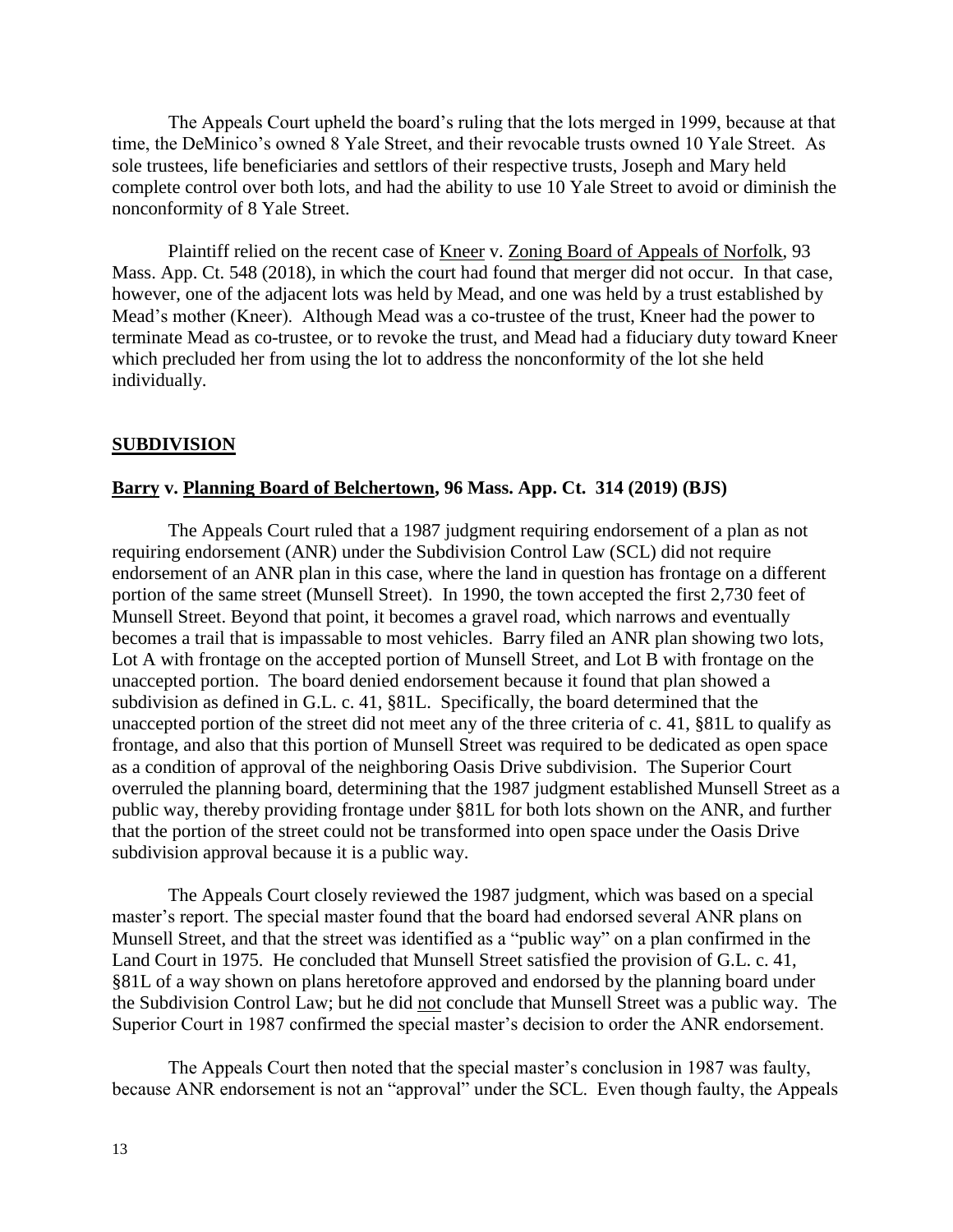Court then needed to consider if the 1987 judgment was nevertheless binding on this appeal under the doctrine of collateral estoppel, which fosters finality of issues that have already been decided. Plaintiffs argued that the town should be precluded from asserting the defense that Munsell Street is not a public way or an approved subdivision road. The Appeals Court, however, found that the town was not precluded from raising the defense, because the issue in this case is not the same as in the 1987 case due to material changes since the 1987 decision. These included the fact that the town accepted only a portion of Munsell Street in 1990, and that the Oasis Drive subdivision incorporated the portion of Munsell Street fronting Lot B and changed its use to open space. The Appeals Court also cited the public policy in ensuring that new lots have adequate access to a way, rather than enforcing issue preclusion based upon a 30 year old case between different litigants. Since the Superior Court erroneously applied collateral estoppel to find that Munsell Street is a public way, and the plaintiffs did not otherwise prove that Munsell Street satisfied any of the three criteria of G.L. c. 41, §81L, the Appeals Court vacated the judgment.

# **UNPUBLISHED ZONING DECISIONS**

### **Charkoudian v. Zoning Board of Appeals of Wilbraham, 96 Mass. App. Ct. 1104 (Unpub. 2019) (IMQ)**

In 2001, a nonconforming cottage was destroyed by a tornado and the family members who controlled the property disagreed about whether to reconstruct it. In 2016, the Town's Building Official issued a determination to one family member that the cottage could be rebuilt under a provision of the Town's zoning bylaw that allowed reconstruction of certain "existing structures." A different family member appealed that decision to the ZBA and the ZBA upheld the Building Official. On appeal to the Land Court, the Land Court reversed the decision, finding that the term "existing structure" did not include a structure that had been destroyed and no longer existed. The Appeals Court reversed the Land Court, holding that the wording in the zoning bylaw encompassed not only existing buildings "but also structures that once existed at a particular point in time" and included residences that existed in a residential zone at the time the relevant bylaw provision rendered them nonconforming.

# **Browne v. Zoning Board of Appeals of Rockport, 97 Mass. App. Ct. 1108 (Unpub. 2020) (IMQ)**

This case concerns a hotel/inn use that dates back to 1888 and was the subject of the 1973 Berliner v. Feldman case, a well-known decision which concerns abandonment of uses.

In 2014, the inn came into new ownership, and the new owner undertook some renovations and changes that combined some of the inn's rooms, converted them into suites, and provided some of the suites with kitchens and some of the suites were occupied for 90 days at a time.

In 2016, the Plaintiffs requested zoning enforcement from the Building Official, asserting that the property was being operated as a multiple dwelling use, not as inn use. The Building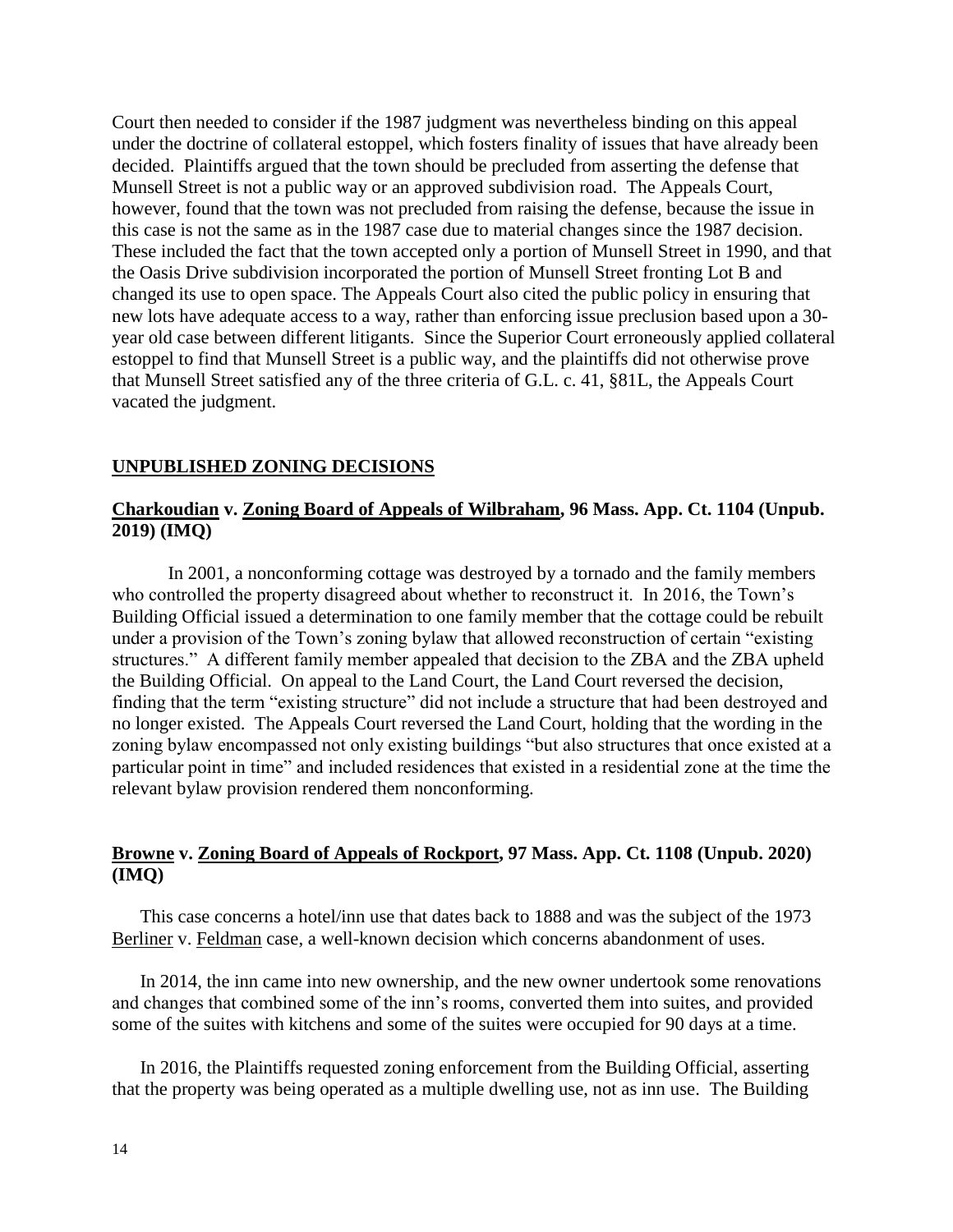Official and then the ZBA disagreed with the Plaintiffs and denied enforcement and the Superior Court upheld the denial of the enforcement request. The Plaintiffs appealed further.

The Appeals Court, after reviewing the standard for how to interpret a zoning provision and the three-prong test, under Powers v. Building Inspector of Barnstable, 363 Mass.648, 653 (1973), for determining whether a lawfully nonconforming use has changed, affirmed the prior decisions as follows:

- The Appeals Court upheld the ZBA's interpretation of the term "inn" as including longterm occupancies because the occupants were guests rather than tenants in a multi-family dwelling. This was because the guests could be asked to leave or could themselves choose to leave at any time and they had no formal tenancy of any kind. Also, the amenities provided were more like the amenities typically provided to a guest in an inn rather than to a tenant (i.e., furnished rooms and cable television and ala carte services such as housekeeping and laundry services and, while some rooms had kitchen facilities, not all of them did).
- Under the Powers test, the inquiry is to ask:
	- 1. Whether the current use reflects the nature and purpose of the prior use;
	- 2. Whether there is a difference in the quality or character, as well as the degree, of use; and
	- 3. Whether the current use is different in kind in its effect on the neighborhood than the prior use.

The Appeals Court held that all three prongs were satisfied as the current use is still for guests and the changes were each a reasonable adaptation of the lawfully nonconforming use, and the only effect on the neighborhood was a reduction in traffic.

### **Attleboro Sand & Gravel Corp. v. Attleboro, 96 Mass. App. Ct. 1112 (Unpub. 2019) (BJS)**

Plaintiff sought a declaratory judgment that an asphalt plant is a permitted use in the Industrial Business Park zoning district. The Land Court ruled that an asphalt plant is not a permitted use, and plaintiff appealed. The zoning ordinance allows by right "Processing and Treating of Raw Materials", and "Light Manufacturing, Assembling and/or Processing of Manufactured Products". On the other hand, "Heavy Manufacturing, Assembling and/or Processing of Manufactured Products" is prohibited. The ordinance does not define "processing and treating", so the court looked to the dictionary definition of "processing", which defines "processing" as a component of "manufacturing". Applying plaintiff's definition of "processing" would merge the two categories under "manufacturing", rendering the "processing" term superfluous. "Processing and treating" is a distinct use from "manufacturing" under the ordinance. Because an asphalt plant involves the creation of a new product, it constitutes "manufacturing", and therefore not a "processing and treating" use that is allowed by right.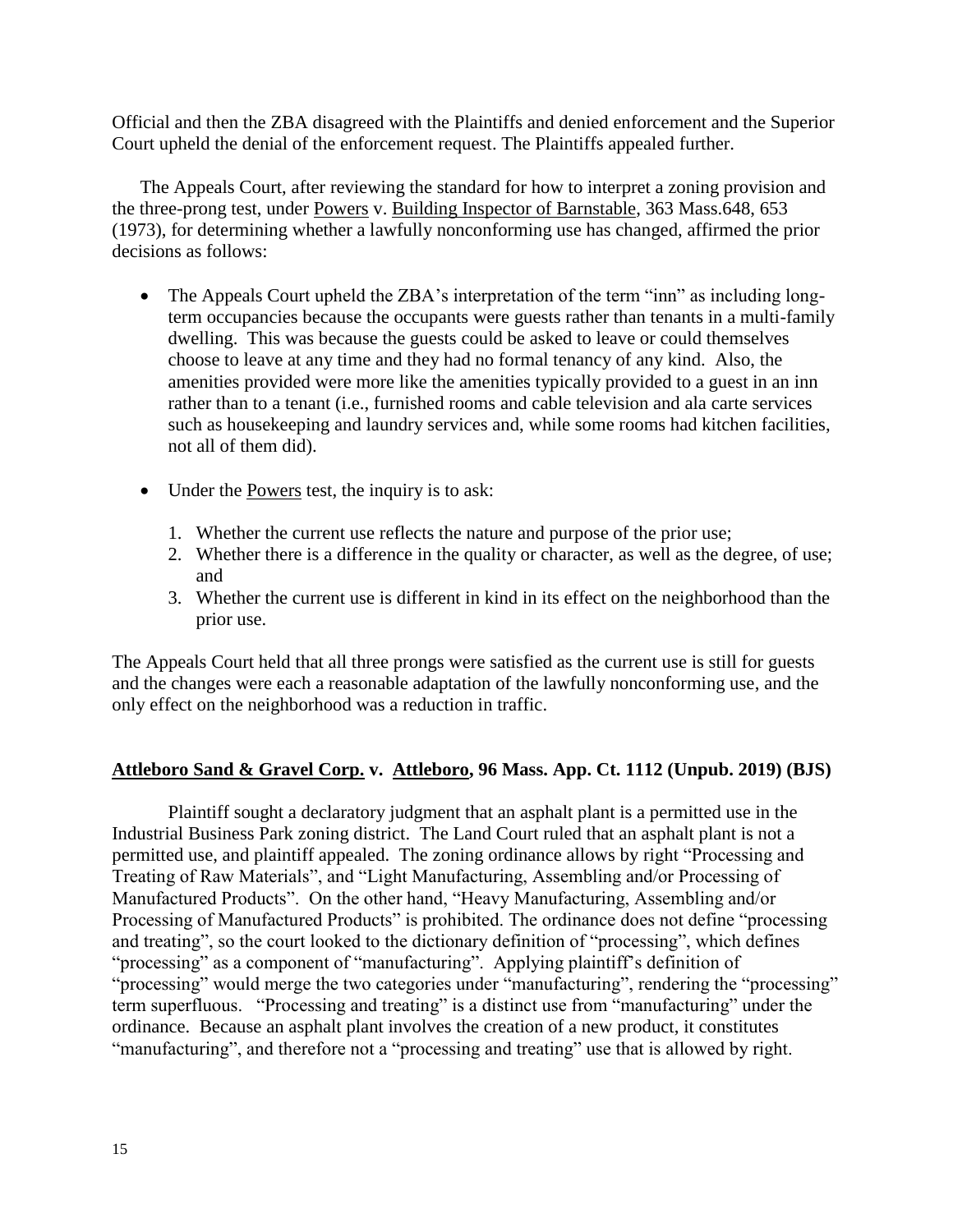The next question: is it light or heavy manufacturing? The ordinance defined "light manufacturing" as "employing only electric or other inoffensive motor power, utilizing hand labor or quest machinery and processes, and limited the manufacturing to materials that are "free from neighborhood disturbing agents." Plaintiff's proposed use would not rely on hand power, electric, or other inoffensive power sources. It would also generate both noise and odors. Plaintiff's argument that it could mitigate noise and odors did not prevail, since the ordinance required the activities to be "free from" neighborhood disturbing agents.

In addition, plaintiff argued that it had received earlier special permit approvals. The court, however, found that the city was entitled to change its interpretation of its own ordinance.

### **Tresca Brothers Sand & Gravel, Inc. v. Board of Appeals of Wilmington, 97 Mass. App. Ct. 1128 (Unpub. 2020) (BJS)**

Another case, becoming less rare, of a court ordering the issuance of special permits. The board of appeals denied Tresca's special permit applications to convert an existing warehouse into a concrete manufacturing facility. Tresca required two special permits: one for the use of "general manufacturing", and one for rendering impervious more than 15% of the lot in the groundwater protection district. (The planning board had approved a site plan application with 33 conditions.) On appeal, the Superior Court found that the board of appeals' denials were arbitrary and capricious, and ordered the board to issue the special permits. Although the Superior Court recognized that special permits are discretionary, and the board may deny a special permit even if the facts found by the court would support one, the board's decision provided only conclusory statements, unsupported by factual findings.

The board argued ground water protection, excess noise, and traffic to justify the denials. The judge concluded that the board's failure to cite facts to support its conclusion that the application did not satisfy storm water standards indicated that the board's decision was arbitrary and capricious. Moreover, at trial, Tresca's ground water engineer provided detailed evidence, credited by the judge, that there would be no net increase in storm water runoff, and that there would be proper treatment for reducing total suspended solids. The board argued that the fact that 59% of the site would be impervious, far exceeding the 15% by-right limit, was sufficient, but the court ruled that there is no limit on the percentage of lot coverage, so long as the by-law standards for the special permit are met. With respect to noise, the judge found that the proposed use would not violate the DEP noise policy. Although the board argued that it is not required to find noise increases are acceptable merely because the noise projections meet the DEP standard, the board had used the DEP noise policy in its decision and the case was tried with respect to that standard. Finally, with respect to traffic, the trial court found that the sight lines would be acceptable

Since the board relied only on noise, traffic, and ground water to support its conclusion that the proposed manufacturing use is not in harmony with the by-law, the Appeals Court upheld the finding that the board's denial was beyond its discretionary powers. Finally, the Appeals Court rejected that board's argument that the matter should be remanded to the board to impose conditions, and upheld the judgment requiring issuance of the special permits.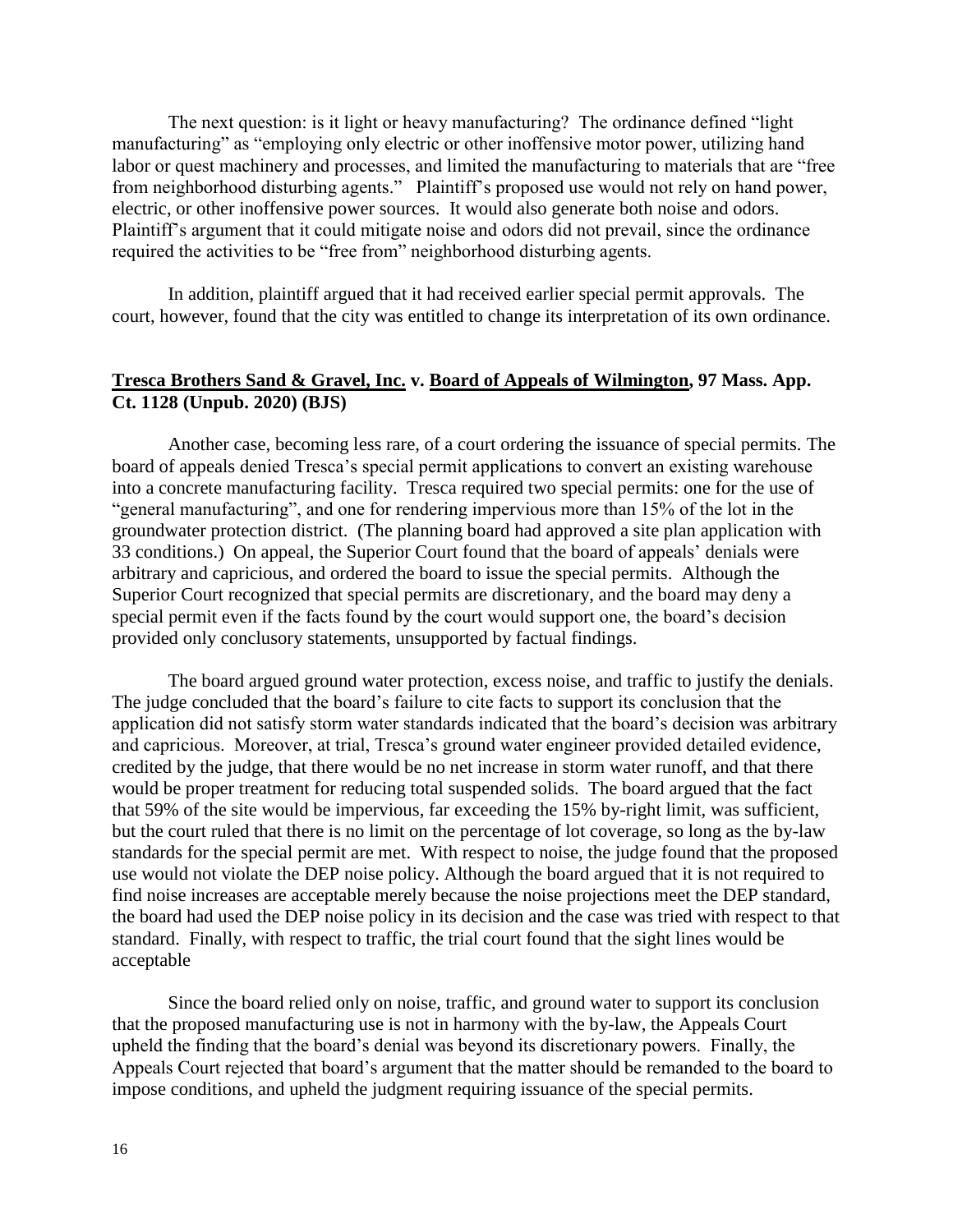# **Nimchick v. City Council of Chicopee, 96 Mass. App. Ct. 1110 (Unpub. 2019) (IMQ)**

In this case, the City Council voted to amend the City's zoning map to rezone a one acre parcel of land from Residence A to Residence B. The one acre parcel was located in a residential district but was located on the "border of a decidedly mixed use district." It was not disputed that the rezoning effort would allow an existing business located on adjacent land to expand. An appeal followed that asserted that the rezoning was invalid as "spot zoning."

The Appeals Court provided a short and effective review of spot zoning law as follows:

- Spot zoning occurs where there is "a singling out of one lot for different treatment from that accorded to similar surrounding land indistinguishable from it in character, all for the economic benefit of the owner of that lot" because that treatment violates the rule of uniformity set forth under G.L. c.40A, §4 which requires zoning to "promote uniformity within the districts they create."
- When a zoning provision is challenged as spot zoning, the challenger bears the burden of proof and it is a "formidable burden," one that requires the challenger to prove that the zoning provision is "arbitrary and unreasonable, or substantially unrelated to the public health, safety, morals, or general welfare" and does not bear "a rational relation to any permissible public object which the legislative body may plausibly be said to have been pursuing."
- Since the City Council was dealing with a parcel that was located on the border of two zoning districts, the case law expressly provides that such a parcel "could be properly zoned in either district."
- The fact that the rezoning would primarily benefit the petitioner seeking the zoning change "does not render it invalid" if there is a rational relation to any permissible public object and permissible public objects include, as was the case here, creating a scenario where:
	- Vacant land could become productive
	- Vacant land could create new tax revenue
	- A valued employer would be able to remain
	- The new project proposed would alleviate existing issues (in this case the construction of a garage would reduce noise and pollution)

**IMPORTANT TAKE AWAY**: Make sure that the legislative body (town meeting or city) council) formally places all available reports, documentation and opinions regarding the benefits from the proposed rezoning provision into the legislative record so that, if there is a challenge, the legislative record is clear as to what the legislative body considered when making its decision.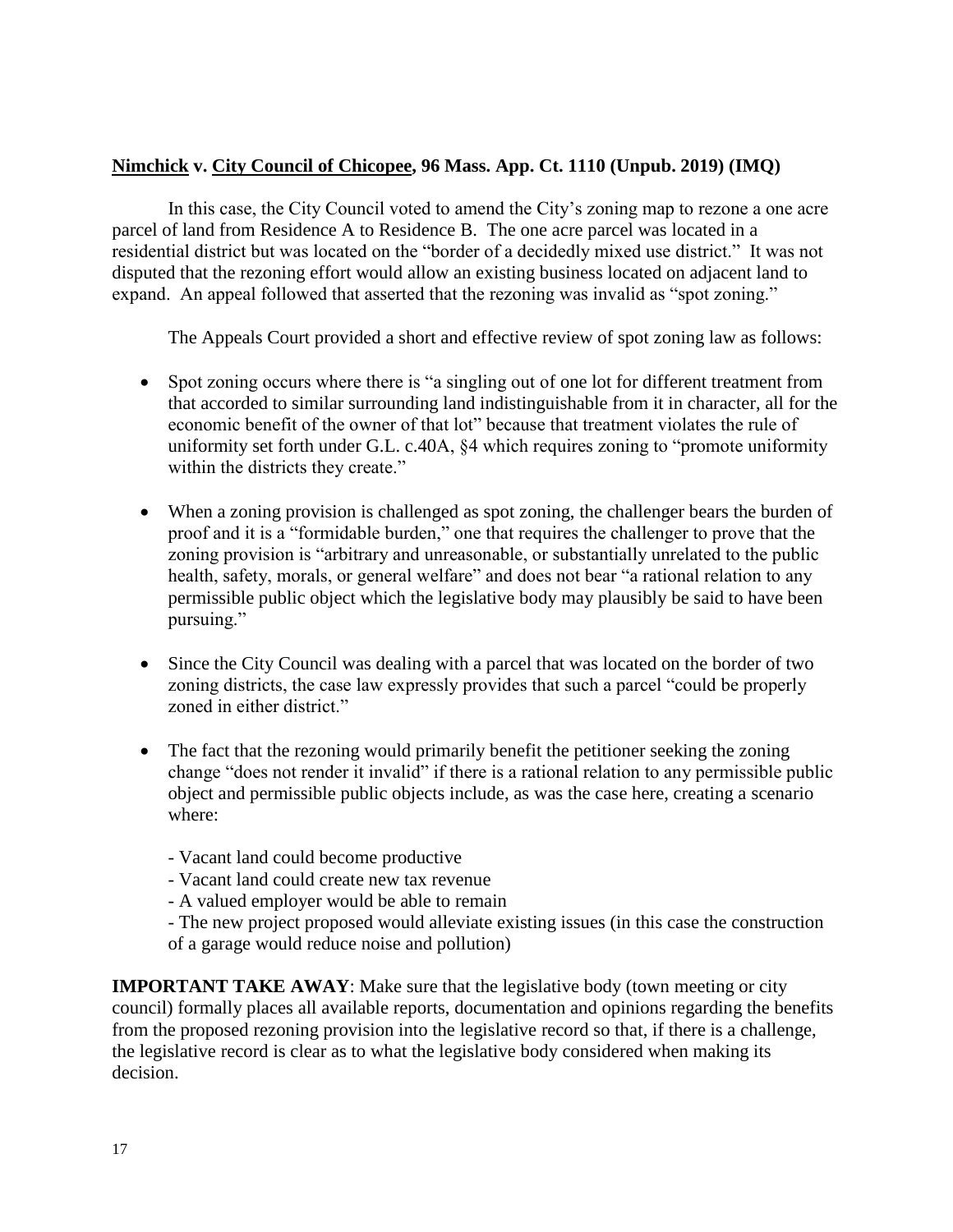#### **Arena v. Nantucket, 96 Mass. App. Ct. 1116 (Unpub. 2020) (IMQ)**

Workforce housing special permits were granted to allow a workforce project on two lots, with the project having the density allowed for two projects but with the project satisfying all of the dimensional requirements for two workforce projects. Abutters objected to the density of the project and argued that the project had to be treated as one project because the units were being developed as one cohesive project and a single project could not exceed the maximum density for one project even though all of the dimensional requirements for two projects were satisfied.

The Land Court and Appeals Court both held that the zoning provision under which the project obtained special permit relief explicitly allowed for "aggregation of buildings" and, so, one project that has the density of two projects was allowed as the dimensional criteria for two projects was satisfied and "the project's design reflects the flexibility that the bylaw promotes."

# **Indianhead Realty, Inc. v. Zoning Board of Appeals of Plymouth, 97 Mass. App. Ct. 1108 (Unpub. 2020) (BJS)**

Plaintiff was denied a zoning permit to construct an outdoor recreation facility, consisting of a multi-purpose field, baseball field, BMX park, and walking trail, which would include the removal of 475,000 cubic yards of gravel over a two to three-year period, creating a bowl-shaped area. The ZBA upheld the denial on appeal, finding that the proposed excavation was not reasonably necessary or incidental to the proposed recreation use, but rather was a sand and gravel quarry which required a special permit. The Land Court affirmed the ZBA decision, finding that the amount of material to be removed could be reduced by up to 375,000 cubic yards by eliminating an unnecessary second arrival point and using other construction methods. The removal of the gravel would also provide up to nearly \$1million in revenue to the plaintiff.

The Appeals Court affirmed, finding that the decision of the ZBA was not legally untenable, unreasonable, whimsical, capricious or arbitrary. The zoning by-law allows removal of more than ten cubic yards of soil only if "incidental and required" in connection with an approved use or structure on the site, which is defined as only the "amount of material reasonably necessary to allow a use to be conducted". The Court cited Old Colony Council-Boy Scouts of America v. Zoning Board of Appeals of Plymouth, 31 Mass. App. Ct. 46 (1991), where the court had ruled that the removal of  $460,000$  cubic vards of fill over  $2\frac{1}{2}$  years, which would provide substantial funds, was not incidental to the creation of a cranberry bog. In determining if a proposed use is "incidental", the court compares the net effect of the proposed use to the primary use, and evaluates the reasonableness of the relationship between the two. Under the zoning by-law, an unlimited amount of material may not be removed simply because the excavation can be connected to an approved use. Plaintiff failed to carry its burden of showing that the proposed excavation was only the amount of material reasonably necessary to carry out the allowed recreational use. The Court also cited the fact that plaintiff's engineer was not asked to minimize the amount of fill to be removed in designing the project.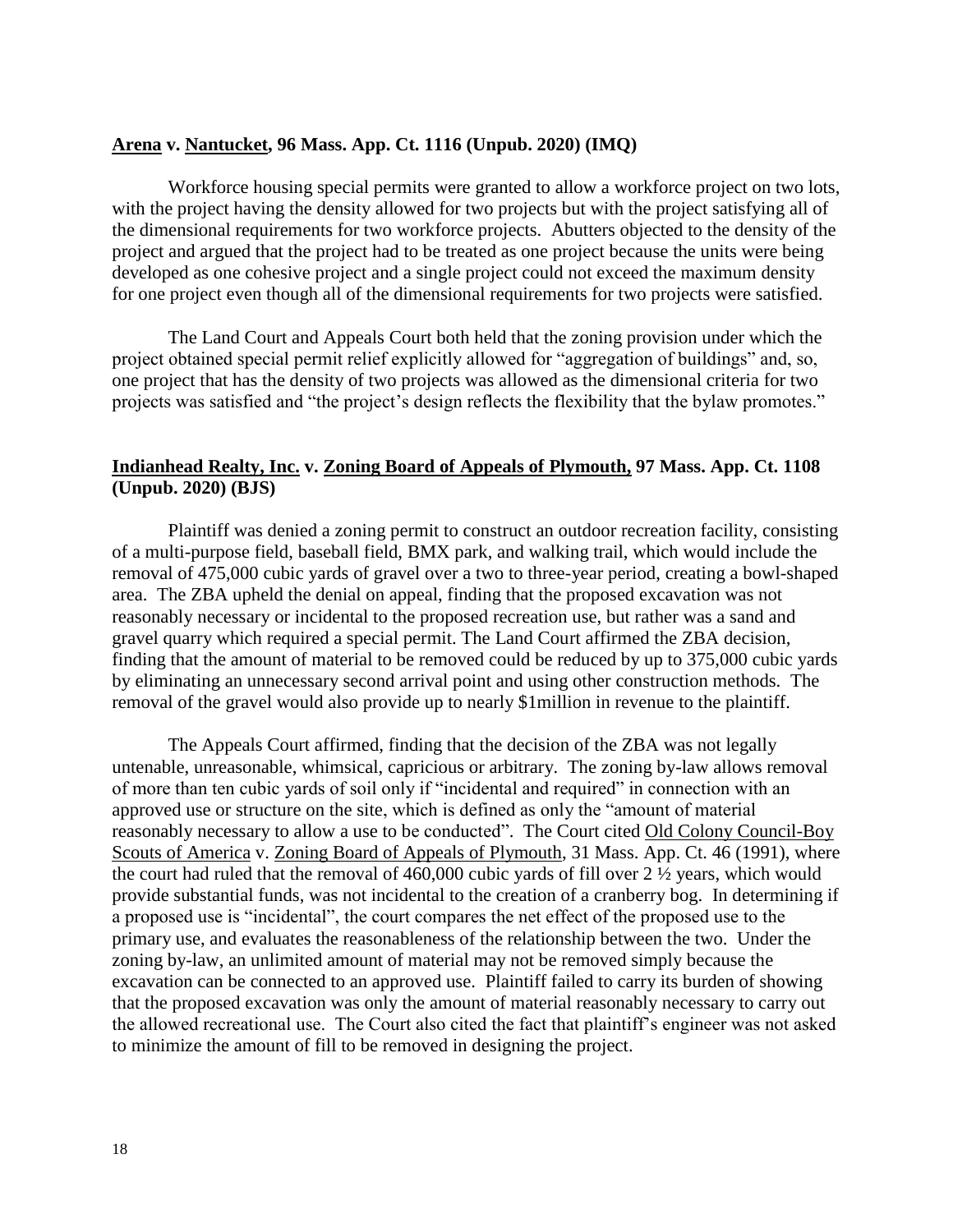### **Richardson-North Corp. v. Zoning Board of Appeals of Uxbridge, 97 Mass. App. Ct. 1128 (Unpub. 2020) (BJS)**

This case involves the agricultural exemption under G.L. c. 40A, §3, and the extent to which a use is "incidental" to the agricultural use and thus allowed under the exemption. The agricultural exemption provides that a town may not "prohibit, unreasonably regulate, or require s special permit for the use of land for the primary purpose of commercial agriculture", provided certain minimum thresholds are met. Richardson owns a 202-acre property, a portion of which is farmed. For a number of years, Richardson sold gravel from the site, resulting in a gravel pit of approximately 45 acres which is about 40 feet deep. In 2015, Richardson entered into an agreement to allow a soil broker to import 200,000 tons of fill to the gravel pit each year for ten years. The zoning enforcement officer (ZEO) issued a cease and desist, which was upheld by the ZBA on appeal. The ZBA found that the filling operation was a principal use of the property, not a customary and incidental accessory use. The Land Court overturned the ZBA, finding that the filling operation was incidental to the agricultural use, and noting that the filling operation would return the gravel pit to a level condition that could be used for agricultural purposes.

The Appeals Court reversed. Although the agricultural exemption includes uses related to or incidental to the primary agricultural use, the ZBA finding that the filling operation was not incidental was not legally untenable or unreasonable. The Court cited the truism that, if reasonable minds may differ, the ZBA judgment is controlling. The Court noted that an incidental use must be minor in significance and subordinate to the primary use. In this case, the scale of the operation (delivery of two million tons of fill over ten years), resulting in payments of three million dollars to Richardson, dwarfed the modest amount of farming activity on the property, which produces little income. In addition, there was evidence at trial that the gravel pit could be returned to agricultural use with a small amount of fill, and thus the proposed filling operation was not necessary to support the primary agricultural use. The Court cited to the Old Colony case, as well as Henry v. Board of Appeals of Dunstable, 418 Mass. 841 (1994).

# **Bylinski v. Building Commissioner of Douglas, 97 Mass. App. Ct. 1113 (Unpub. 2020) (IMQ)**

In this procedurally complicated case, the Appeals Court reviewed the statutory requirements for zoning enforcement and held, as it has before, that a private citizen has no standing to directly seek injunctive relief from a court to enforce a local zoning provision and must first properly use the administrative appeal process outlined in G.L. c.40A, §§7, 8 and 17.

The Plaintiff in this case brought multiple zoning enforcement actions to attempt to have a lakeside cottage that was built under a 2008 building permit demolished due to zoning violations – it was not disputed that the property where the cottage was built lacked sufficient frontage and area and was not protected from current zoning requirements.

In 2009, the Plaintiff made his first zoning enforcement request to the Building Official to revoke the 2008 building permit but the Building Official refused. The Plaintiff appealed to the ZBA and the ZBA failed to timely act on the appeal and constructively allowed the Plaintiff's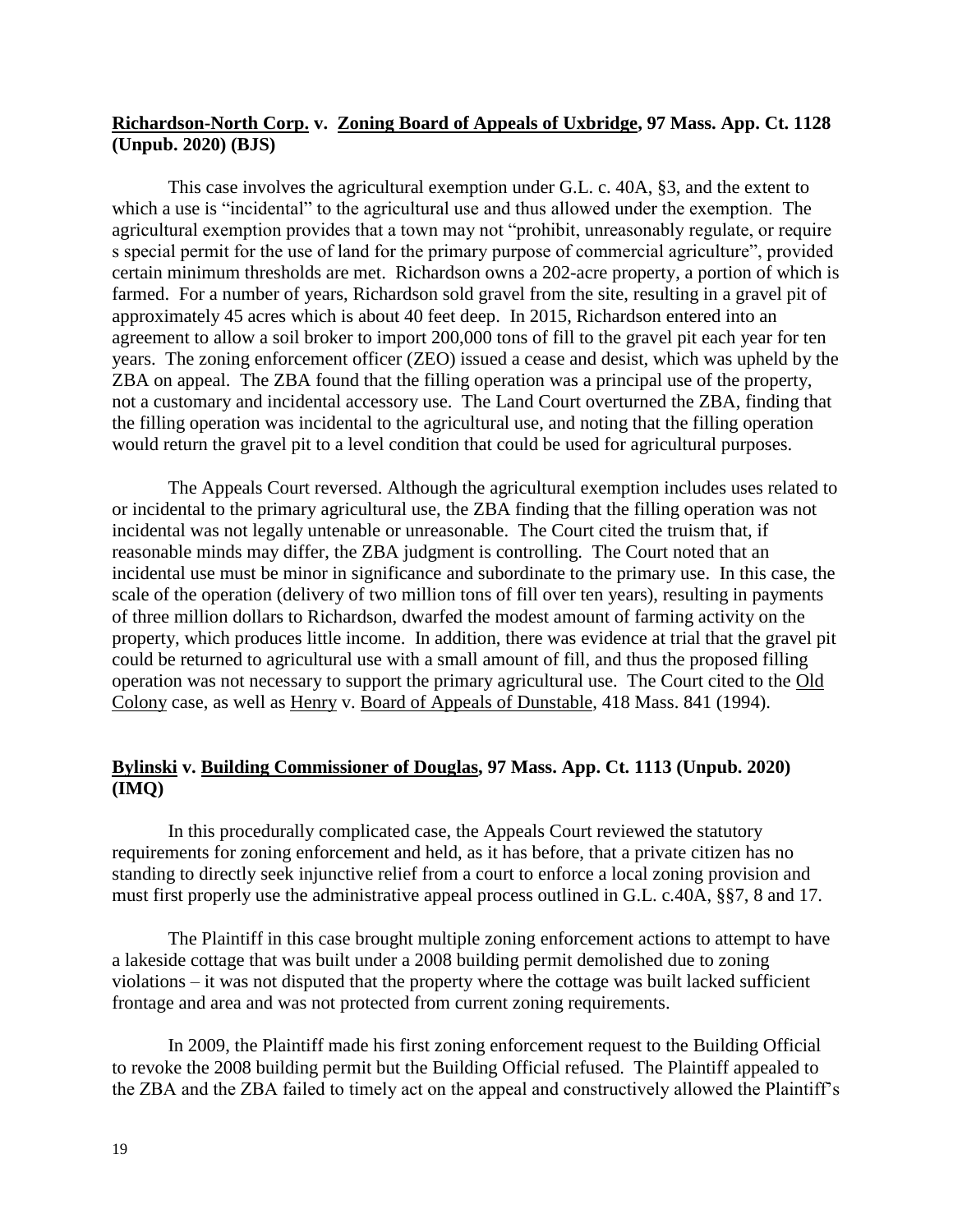appeal and the request to revoke the 2008 building permit. The cottage owner unsuccessfully appealed the constructive grant determination to Superior Court. Following that result, the cottage was not removed.

In 2009, the Plaintiff filed an action in the Land Court against the Building Official to require him to take zoning enforcement action, an action known as mandamus. In 2014, the Land Court dismissed the Plaintiff's mandamus action and held the Plaintiff had to exhaust administrative remedies by seeking relief again from the Building Official and appeal as necessary to the ZBA.

In 2014, the Plaintiff appealed the Land Court's dismissal of the mandamus action but requested zoning enforcement from the Building Official a second time. The Building Official refused the second enforcement request, without stating a reason and, by this time, the cottage was finished and occupied. The Plaintiff appealed again to the ZBA and the ZBA issued a demolition order. The property owner appealed the ZBA's demolition order to the District Court and the District Court affirmed the ZBA's decision. The property owner appealed the District Court's decision to the Appeals Court.

In 2016, the Appeals Court dismissed the property owner's appeal from the District Court's decision – because the property appealed to the wrong appellate court (the appeal should have gone to the Appellate Division of the District Court) and, at the same time, dismissed the Plaintiff's appeal from the Land Court's dismissal of the mandamus action.

In 2017, the Plaintiff asked the Land Court to revive his mandamus action that had been dismissed and the Land Court agreed to do so, and the Plaintiff filed a revised complaint that requested direct injunctive relief to compel the property owner and the Building Official to comply with the ZBA's demolition order. In December 2017, the Land Court declined to act on the Plaintiff's mandamus action and, instead, held that the Plaintiff had standing to seek direct injunctive relief and entered judgment and direct injunctive relief, ordering the owner of the property and the Building Official to "within 120 days complete" the required demolition and removal. A further appeal was taken.

In April of 2020, the Appeals Court held that the Land Court's determination that the Plaintiff had standing to pursue direct injunctive relief was incorrect and that either mandamus or a third zoning enforcement request was the proper procedure. The Appeals Court also noted that the mandamus action in the Land Court remained "live" and could be pursued by Plaintiff on remand but no injunctive relief between the Plaintiff and the landowner could issue unless taken under the administrative procedure set forth under G.L. c.40A, §§7, 8 and 17, The Appeals Court remanded the matter to the Land Court for dismissal of the direct injunctive relief claim and for a final adjudication of Plaintiff's mandamus claim and possibly to seek revival of the District Court action and without prejudice for Plaintiff to seek a third request for zoning enforcement, provided that the Plaintiff's effort is timely.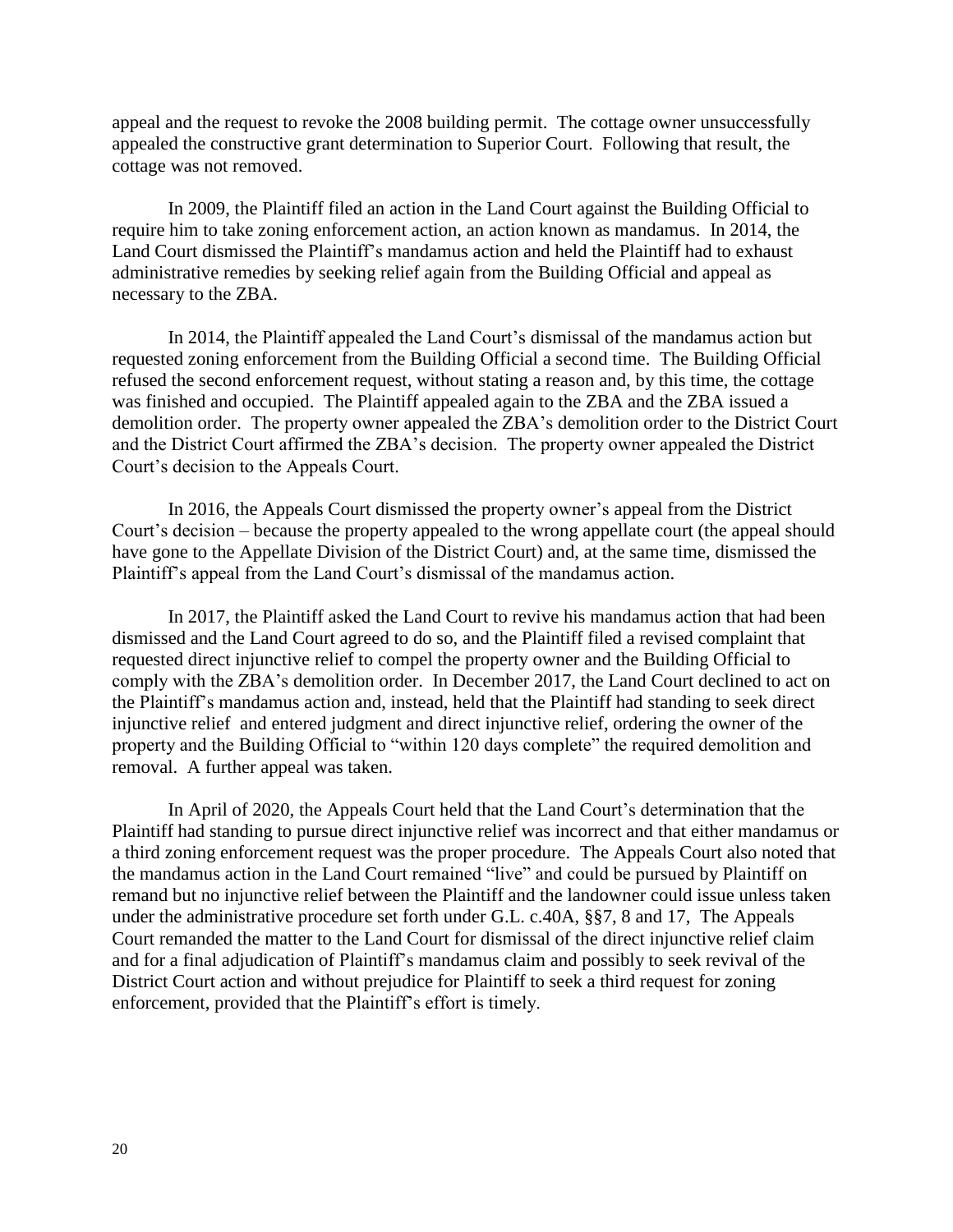#### **Dusti v. Shirley, 96 Mass. App. Ct. 1109 (Unpub. 2019) (BJS)**

Plaintiff owned property in Shirley, and received an offer to buy the property, contingent on the property being "buildable". The building inspector in a brief conversation allegedly told the buyer the property was not buildable, apparently in error. The buyer then revoked his offer and plaintiff returned his deposit. Plaintiff then sued the town for negligent misrepresentation and intentional interference with business relations. The court granted summary judgment to the town, and an appeal followed. The Appeals Court upheld the judgment. The misrepresentation claim failed because plaintiff did not rely upon the building inspector's statement, which was made to the buyer, who did not suffer any damages. With respect to the claim for interference with business relations, G.L. c. 258 §10(c) provides immunity to the town for any claim arising out of an intentional tort. This immunity does not extend to instances where the municipality knew or should have known of the public employee's tortious conduct. Plaintiff, however, did not establish that the town knew or should have known of the building inspector's conduct, and so the immunity of §10(c) applied.

#### **Comendul v. Norfolk, 95 Mass. App. Ct. 1115 (Unpub. 2019) (IMQ)**

A Superior Court judge entered an order annulling all entertainment licenses issued by the Norfolk Board of Selectmen to conduct barrel races and shooting events at the Run and Gun Ranch in Norfolk, but with any renewed application for entertainment licenses to be considered if the use proposed conformed with zoning. The Norfolk Building Official issued a cease and desist order to the Ranch. The Ranch appealed that order to the ZBA and the ZBA reversed the Building Official, holding the proposed events, on a limited scale, would comply with zoning as incidental to the agricultural uses at the Ranch. The Plaintiffs appealed the ZBA's decision and filed a complaint for contempt against the Town Administrator and Select Board for violating the Superior Court's order and the Superior Court held them both in contempt.

The Appeals Court reversed the contempt ruling, finding that the ZBA and its members were not parties to the action in which the Superior Court issued the order and so the ZBA could not violate the order; and, in addition, the municipal defendants who were subject to the order (the Town Administrator and the Select Board) took no action themselves that violated the order, so no contumacious act occurred by any party who was subject to the order.

#### **Pecyna v. Dudley, 96 Mass. App. Ct. 1109 (Unpub. 2019) (BJS)**

The ZBA approved Verizon's special permit application for a personal wireless service facility, and plaintiffs filed an appeal in the Superior Court, but did not file notice of the complaint with the town clerk. The town clerk issued a notice of no appeal, and Verizon commenced construction. Plaintiffs then filed emergency motions to add Verizon as a party and to enjoin further construction. The Court dismissed the action for failure to file notice with the town clerk within 20 days after the ZBA decision was filed with the clerk, as required by G.L. c. 40A, §17. The court found that, even if plaintiffs told the town clerk of their intent to file an appeal, and attempted to file the appeal directly with the clerk's office, this did not satisfy the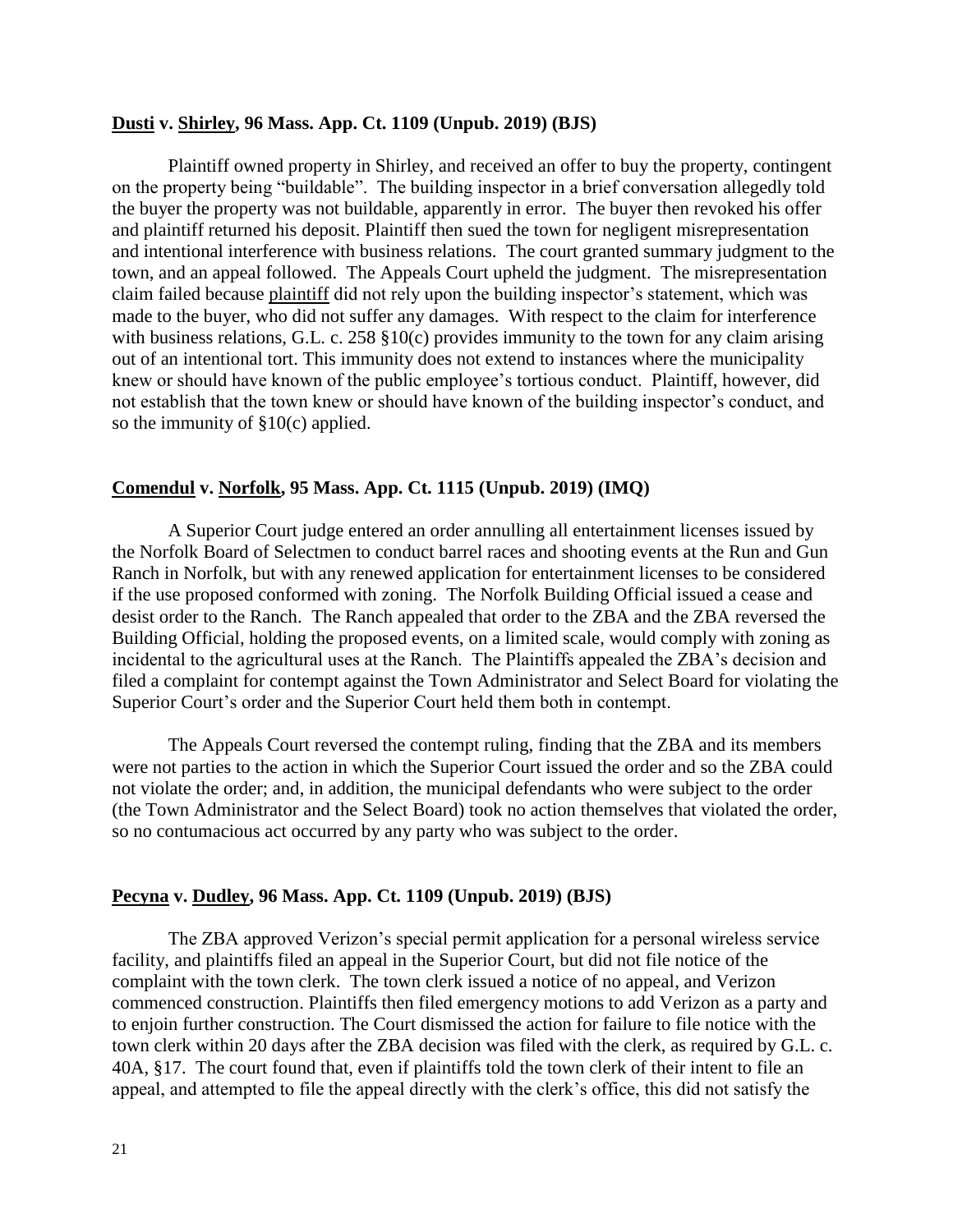statutory requirement. The Appeals Court did not reach plaintiff's argument that they should have had an opportunity for discovery.

# **Lewandowski v. Zoning Board of Appeals of Chelsea, 97 Mass. App. Ct. 1115 (Unpub. 2020) (BJS)**

Another case where the plaintiff failed to file notice with the clerk, this time from the grant of a variance and special permit. The complaint was filed in Superior Court within the 20 day appeal period, and plaintiff's counsel requested that a constable serve the clerk, but service was not made until 25 days after the board filed its decision. The Superior Court granted defendants summary judgment. Plaintiff argued that he and his attorney told the clerk of the intention to appeal, but this was deemed insufficient by the court as the clerk did not have notice of the complaint within 20 days.

### **COMPREHENSIVE PERMITS**

### **Cserr v. Zoning Board of Appeals of Dighton, 98 Mass. App. Ct. 1104 (Unpub. 2020) (IMQ)**

In this case, Plaintiff Cserr appealed a comprehensive permit and three extensions of the comprehensive permit, arguing that the project as approved would run water and sewer lines under a paper street that the Plaintiff held the fee to and the permit holder had no permission to use the paper street for that purpose and, so, the developer lacked site control to obtain and maintain the comprehensive permit. Plaintiff Cserr then voluntarily dismissed his appeal of the comprehensive permit itself but continued with his appeals from the grant by the ZBA of three extensions of the comprehensive permit. For a time, the Plaintiff's litigation was stayed because a fourth extension of time for the comprehensive permit was denied by the ZBA and an appeal to the Housing Appeals Committee resulted – which determined that the ZBA should have granted the fourth extension. Once the HAC appeal finished, Plaintiff's appeals from the grant of the first three extensions of the comprehensive permit moved forward.

Plaintiff Cserr argued that the ZBA could not grant extensions of the comprehensive permit without determining the issue of whether the developer had site control – including the right to use the paper street for the proposed water and sewer lines. The Superior Court held that Plaintiff Cserr's assertion of ownership of the paper street did not fall within the scope of the interests protected under G.L. c.40B. The Plaintiff appealed further.

The Appeals Court affirmed the Superior Court's decision and held that "all that is raised by an order of extension are the issues litigated (or … perhaps issues that could have been litigated) before the board in the extension proceeding." The Appeals Court went on to hold that "the interest in protecting one's property from trespass by the water and sewer lines that will serve a development is not an interest protected against infringement in a zoning appeal." The Appeals Court noted that, certainly, an individual who is concerned about a trespass issue may bring a common law action for trespass, once the trespass takes place, or may seek declaratory and injunctive relief even before the potential trespass occurs.